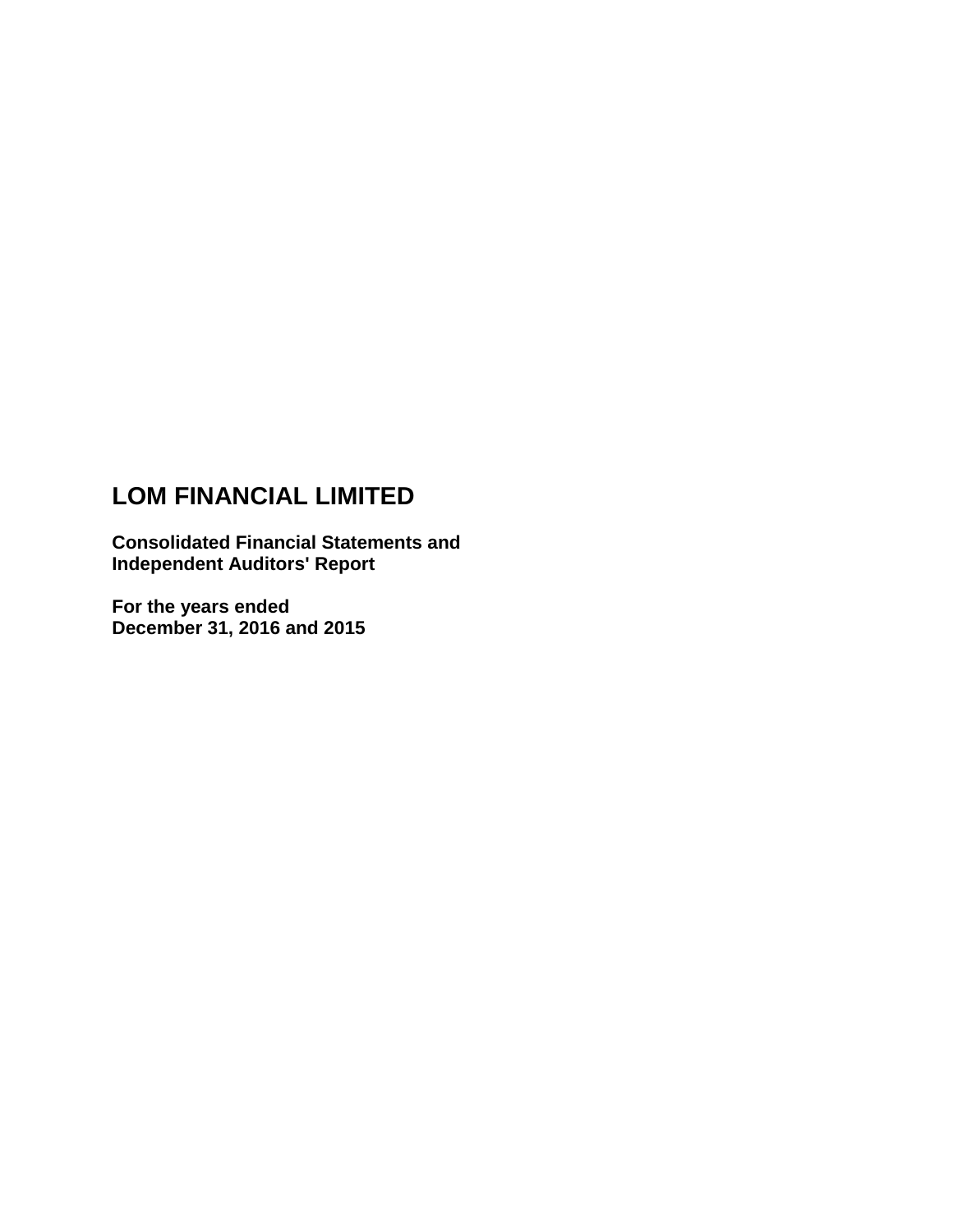# Deloitte.

Deloitte Ltd. Corner House 20 Parliament Street P.O. Box HM 1556 Hamilton HM FX Bermuda

Tel: + 1 (441) 292 1500 Fax: + 1 (441) 292 0961 www.deloitte.com

#### **INDEPENDENT AUDITORS' REPORT**

To the Board of Directors and Shareholders of LOM Financial Limited:

We have audited the accompanying consolidated financial statements of LOM Financial Limited and its subsidiaries (the "Company"), which comprise the consolidated balance sheets as of December 31, 2016 and 2015, and the related consolidated statements of operations, changes in shareholders' equity and cash flows for the years then ended, and the related notes to the consolidated financial statements.

#### **Management's Responsibility for the Consolidated Financial Statements**

Management is responsible for the preparation and fair presentation of these consolidated financial statements in accordance with accounting principles generally accepted in the United States of America; this includes the design, implementation, and maintenance of internal control relevant to the preparation and fair presentation of consolidated financial statements that are free from material misstatement, whether due to fraud or error.

#### **Auditors' Responsibility**

Our responsibility is to express an opinion on these consolidated financial statements based on our audits. We conducted our audits in accordance with auditing standards generally accepted in the United States of America. Those standards require that we plan and perform the audit to obtain reasonable assurance about whether the consolidated financial statements are free from material misstatement.

An audit involves performing procedures to obtain audit evidence about the amounts and disclosures in the consolidated financial statements. The procedures selected depend on the auditor's judgment, including the assessment of the risks of material misstatement of the consolidated financial statements, whether due to fraud or error. In making those risk assessments, the auditor considers internal control relevant to the Company's preparation and fair presentation of the consolidated financial statements in order to design audit procedures that are appropriate in the circumstances, but not for the purpose of expressing an opinion on the effectiveness of the Company's internal control. Accordingly, we express no such opinion. An audit also includes evaluating the appropriateness of accounting policies used and the reasonableness of significant accounting estimates made by management, as well as evaluating the overall presentation of the consolidated financial statements.

We believe that the audit evidence we have obtained is sufficient and appropriate to provide a basis for our audit opinion.

#### **Opinion**

In our opinion, the consolidated financial statements referred to above present fairly, in all material respects, the financial position of LOM Financial Limited and its subsidiaries as of December 31, 2016 and 2015, and the results of their operations and their cash flows for the years then ended in accordance with accounting principles generally accepted in the United States of America.

Deloitte refers to one or more of Deloitte Touche Tohmatsu Limited, a UK private company limited by guarantee ("DTTL"), its network of member firms, and their related entities. DTTL and each of its member firms are legally separate and independent entities. DTTL (also referred to as "Deloitte Global") does not provide services to clients. Please see n/about for a more detailed description of DTTL and its member firms.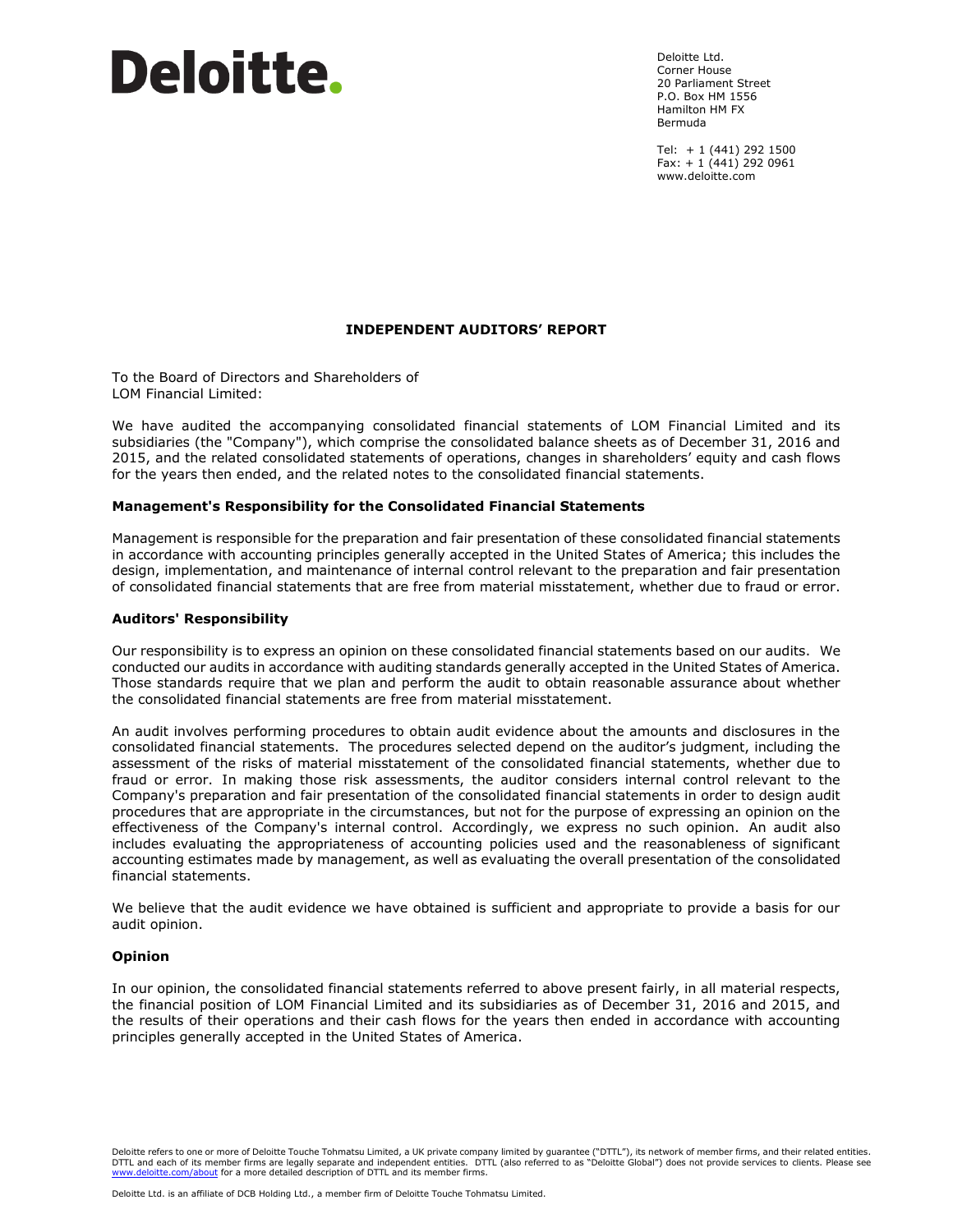#### **Report on Supplementary Information**

Our audits were conducted for the purpose of forming an opinion on the financial statements as a whole. The supplementary information contained in the five year comparison table in Note 16 is presented for the purpose of additional analysis and is not a required part of the financial statements. This supplementary information is the responsibility of the Company's management and was derived from and relates directly to the underlying accounting and other records used to prepare the financial statements. Such information has been subjected to the auditing procedures applied in our audits of the financial statements and certain additional procedures, including comparing and reconciling such information directly to the underlying accounting and other records used to prepare the financial statements or to the financial statements themselves, and other additional procedures in accordance with auditing standards generally accepted in the United States of America. In our opinion, such information is fairly stated in all material respects in relation to the financial statements as a whole.

Deloitte Ltd.

April 24, 2017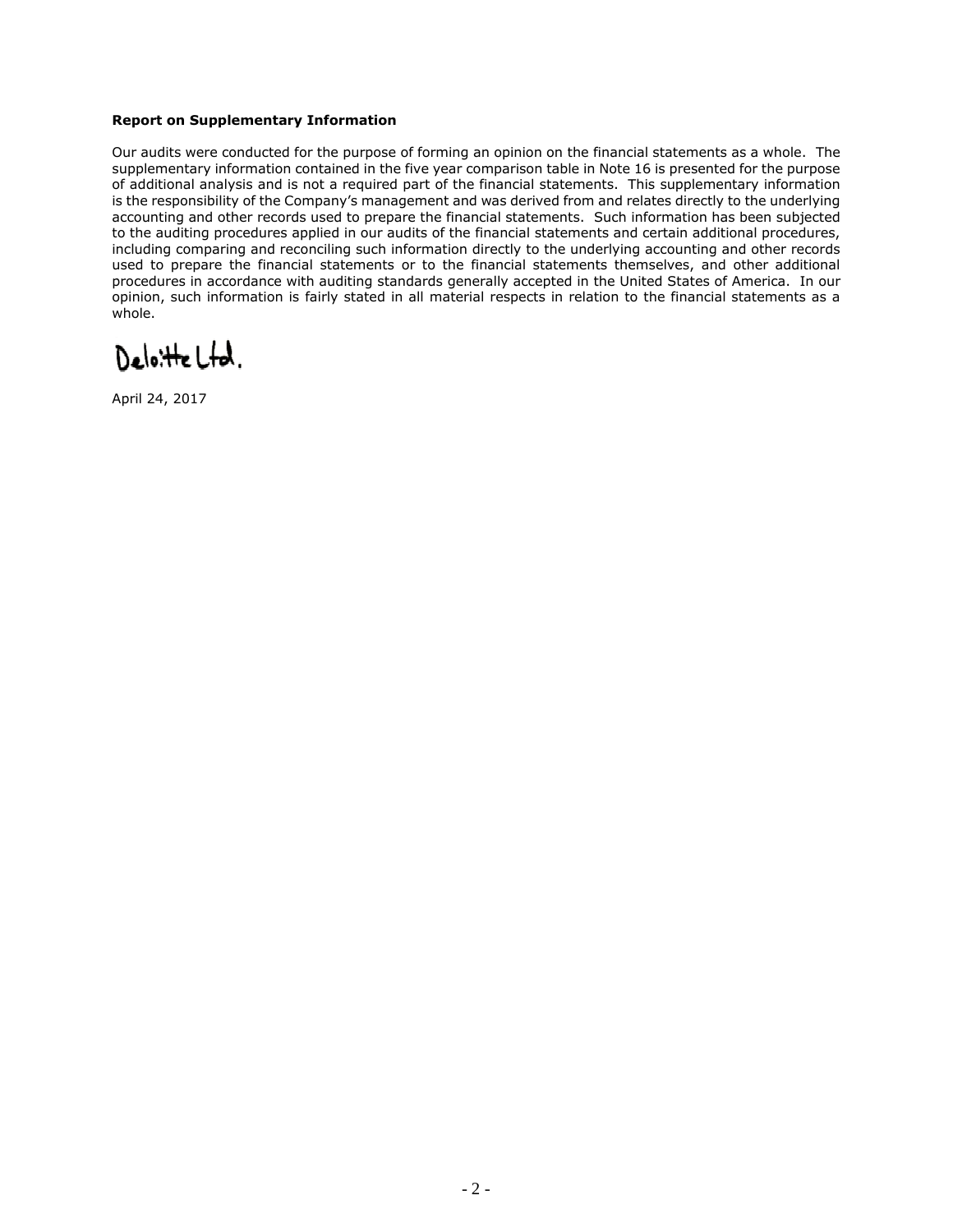## **LOM FINANCIAL LIMITED CONSOLIDATED BALANCE SHEETS** as of December 31, 2016 and 2015

(expressed in U.S. Dollars)

|                                                                                                              |    | 2016         | 2015            |
|--------------------------------------------------------------------------------------------------------------|----|--------------|-----------------|
| <b>ASSETS</b>                                                                                                |    |              |                 |
| Cash and cash equivalents                                                                                    | \$ | 4,673,571    | \$<br>4,477,092 |
| Securities owned, at fair value (cost: 2016 - \$3,370,313;                                                   |    |              |                 |
| 2015 - \$2,975,611) (Note 3)                                                                                 |    | 3,196,602    | 2,974,422       |
| Accounts receivable                                                                                          |    | 566,835      | 508,525         |
| Due from related parties (Note 9)                                                                            |    | 43,384       | 34,710          |
| Prepaid expenses and other assets                                                                            |    | 275,105      | 229,420         |
| Equity investment in affiliate (Note 4)                                                                      |    | 1,665,005    | 1,556,360       |
| Property and equipment, net (Note 5)                                                                         |    | 7,233,851    | 7,414,833       |
| <b>TOTAL ASSETS</b>                                                                                          |    | \$17,654,353 | \$17,195,362    |
| <b>LIABILITIES</b>                                                                                           |    |              |                 |
| Accounts payable and accrued liabilities<br>Securities sold short, at fair value (proceeds: 2016 - \$83,518, | \$ | 513,709      | \$<br>448,446   |
| 2015 - \$250,670) (Note 3)                                                                                   |    | 73,596       | 223,871         |
| <b>TOTAL LIABILITIES</b>                                                                                     |    | 587,305      | 672,317         |
| SHAREHOLDERS' EQUITY                                                                                         |    |              |                 |
| Common shares, par value \$0.10 per share; 20,000,000                                                        |    |              |                 |
| shares authorized, and $5,996,878$ (2015 – 6,021,250) shares                                                 |    |              |                 |
| issued and outstanding (Note 6)                                                                              |    | 599,688      | 602,125         |
| Additional paid-in capital                                                                                   |    | 2,959,545    | 3,013,163       |
| Receivables for issuance of common shares (Note 7)                                                           |    |              | (46,300)        |
| Retained earnings                                                                                            |    | 13,507,815   | 12,954,057      |
| TOTAL SHAREHOLDERS' EQUITY                                                                                   |    | 17,067,048   | 16,523,045      |
| TOTAL LIABILITIES AND SHAREHOLDERS' EQUITY                                                                   | S. | 17,654,353   | \$17,195,362    |
|                                                                                                              |    |              |                 |

*The accompanying notes are an integral part of these consolidated financial statements.*

Approved by the Board of Directors:

Director Director

\_\_\_\_\_\_\_\_\_\_\_\_\_\_\_\_\_\_\_\_\_\_\_\_\_\_\_\_\_\_\_\_ \_\_\_\_\_\_\_\_\_\_\_\_\_\_\_\_\_\_\_\_\_\_\_\_\_\_\_\_\_\_\_\_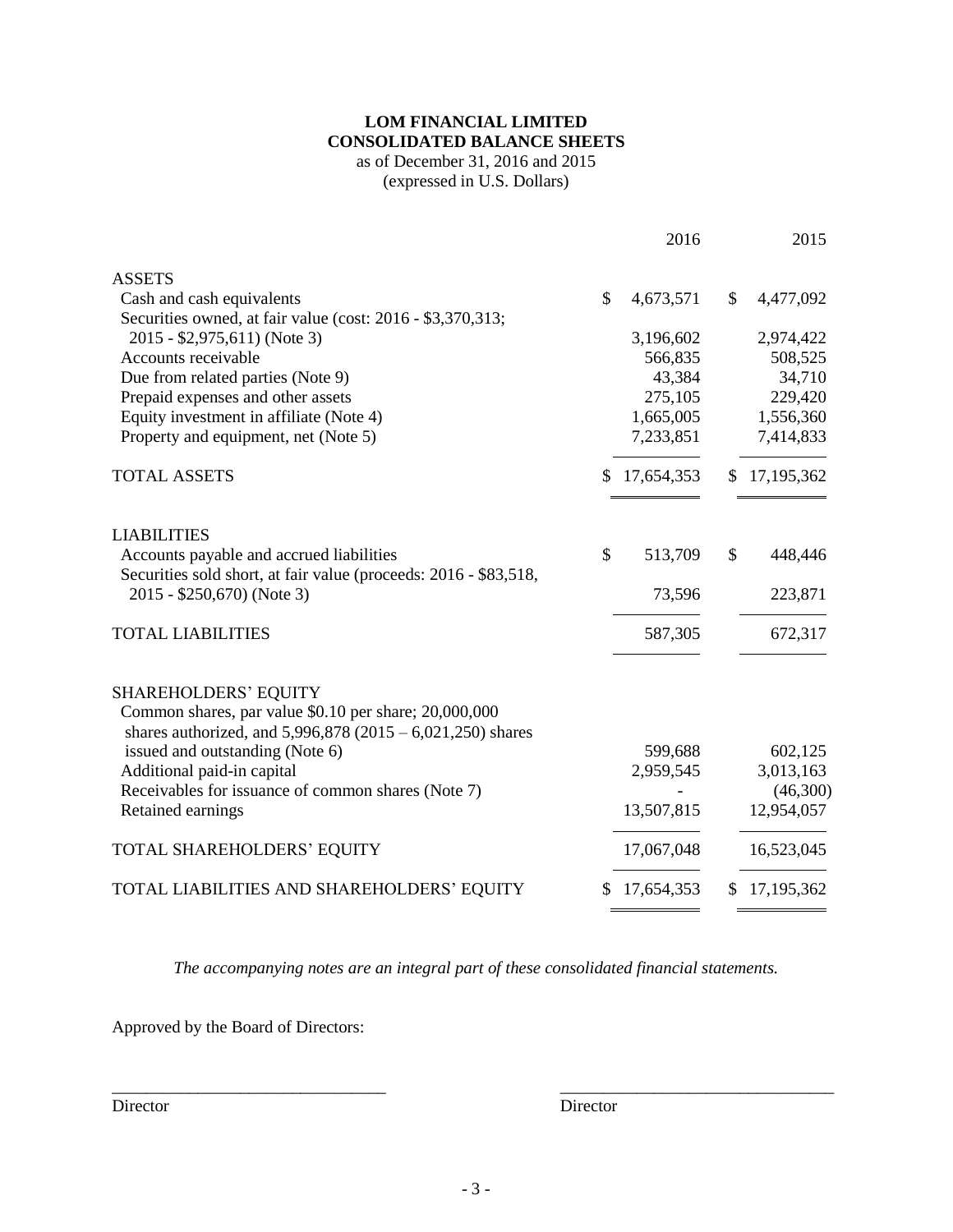# **LOM FINANCIAL LIMITED CONSOLIDATED STATEMENTS OF OPERATIONS**

# for the years ended December 31, 2016 and 2015

(expressed in U.S. Dollars)

|                                                                  | 2016            | 2015            |
|------------------------------------------------------------------|-----------------|-----------------|
| REVENUES                                                         |                 |                 |
| Broking fee income                                               | \$<br>2,060,396 | \$<br>2,260,312 |
| Management and investment advisory fees including related        |                 |                 |
| party management fees of \$1,685,573 (2015 - \$1,697,872)        | 3,111,349       | 2,895,506       |
| Net interest income, net of interest expense of \$155,900 (2015- |                 |                 |
| \$278,050                                                        | 990,981         | 680,858         |
| Rental income, including related party rent of \$318,398 (2015-  |                 |                 |
| \$316,478)                                                       | 715,020         | 714,528         |
| Other income                                                     | 281,134         | 235,169         |
| Income from equity investment in affiliate                       | 108,645         | 279,859         |
| Foreign exchange income, net                                     | 302,971         | 210,444         |
| Net trading (loss)/gain on securities owned                      | 279,636         | (50, 536)       |
| Corporate finance income                                         | 92,656          | 76,244          |
| Administration and custody fees                                  | 48,822          | 62,804          |
| <b>TOTAL REVENUES</b>                                            | 7,991,610       | 7,365,188       |
| <b>OPERATING EXPENSES</b>                                        |                 |                 |
| Employee compensation and benefits                               | 2,783,977       | 2,696,943       |
| Commissions and referral fees                                    | 1,942,724       | 1,922,174       |
| Computer and information services                                | 522,154         | 490,460         |
| Depreciation of property and equipment (Note 5)                  | 402,882         | 413,391         |
| Jitney fees                                                      | 188,069         | 148,513         |
| Professional fees                                                | 474,770         | 402,033         |
| Occupancy                                                        | 590,554         | 591,648         |
| Administration                                                   | 244,887         | 194,888         |
| Insurance                                                        | 134,595         | 134,918         |
| Custodial charges                                                | 133,429         | 172,446         |
| Net foreign exchange transaction losses                          | 19,811          | 56,246          |
| TOTAL OPERATING EXPENSES                                         | 7,437,852       | 7,223,660       |
| <b>NET INCOME</b>                                                | \$<br>553,758   | \$<br>141,528   |
|                                                                  |                 |                 |
| NET INCOME PER COMMON SHARE<br>Basic and diluted                 | \$<br>0.09      | \$<br>0.02      |
|                                                                  |                 |                 |
| WEIGHTED AVERAGE COMMON SHARES OUTSTANDING:                      |                 |                 |
| Basic and diluted                                                | 6,004,791       | 6,039,355       |

*The accompanying notes are an integral part of these consolidated financial statements.*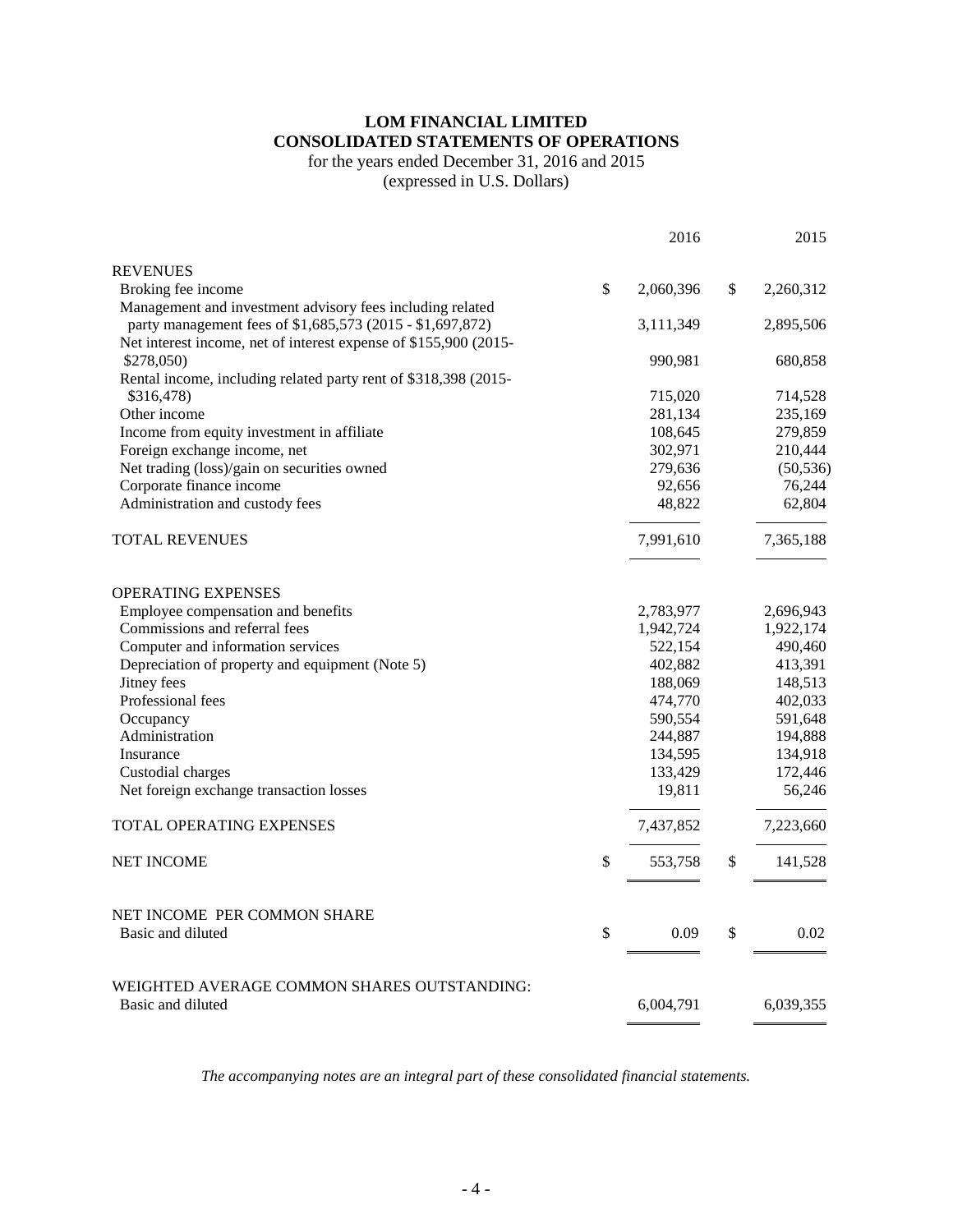# **LOM FINANCIAL LIMITED CONSOLIDATED STATEMENTS OF CHANGES IN SHAREHOLDERS' EQUITY**

for the years ended December 31, 2016 and 2015 (expressed in U.S. Dollars)

|                                            |                         |                                | Additional         | Loans<br>Receivable              |                          |    |            |
|--------------------------------------------|-------------------------|--------------------------------|--------------------|----------------------------------|--------------------------|----|------------|
|                                            | Common<br><b>Shares</b> | <b>Share Capital</b>           | Paid-in<br>Capital | for Issuance of<br>Common shares | Retained<br>Earnings     |    | Total      |
| BALANCE - December 31, 2014                | 6,059,370               | \$<br>605,937<br>-S            | 3,096,047 \$       | $(92,600)$ \$                    | 12,812,529               | S. | 16,421,913 |
| Net income                                 |                         |                                |                    |                                  | 141,528                  |    | 141,528    |
| Repurchase and retirement of common shares | (38, 120)               | (3,812)                        | (82, 884)          |                                  | $\overline{\phantom{a}}$ |    | (86, 696)  |
| Settlement of loans receivable             |                         |                                |                    | 46,300                           |                          |    | 46,300     |
| BALANCE – December 31, 2015                | 6,021,250               | 602,125                        | 3,013,163          | (46,300)                         | 12,954,057               |    | 16,523,045 |
| Net income                                 |                         |                                |                    |                                  | 553,758                  |    | 553,758    |
| Repurchase and retirement of common shares | (24, 372)               | (2,437)                        | (53,618)           |                                  |                          |    | (56,055)   |
| Settlement of loans receivable             |                         |                                |                    | 46,300                           |                          |    | 46,300     |
| BALANCE – December 31, 2016                | 5,996,878               | \$<br>$\mathcal{S}$<br>599,688 | 2,959,545 \$       | $\overline{\phantom{a}}$         | 13,507,815<br>\$         | S. | 17,067,048 |

*The accompanying notes are an integral part of these consolidated financial statements.*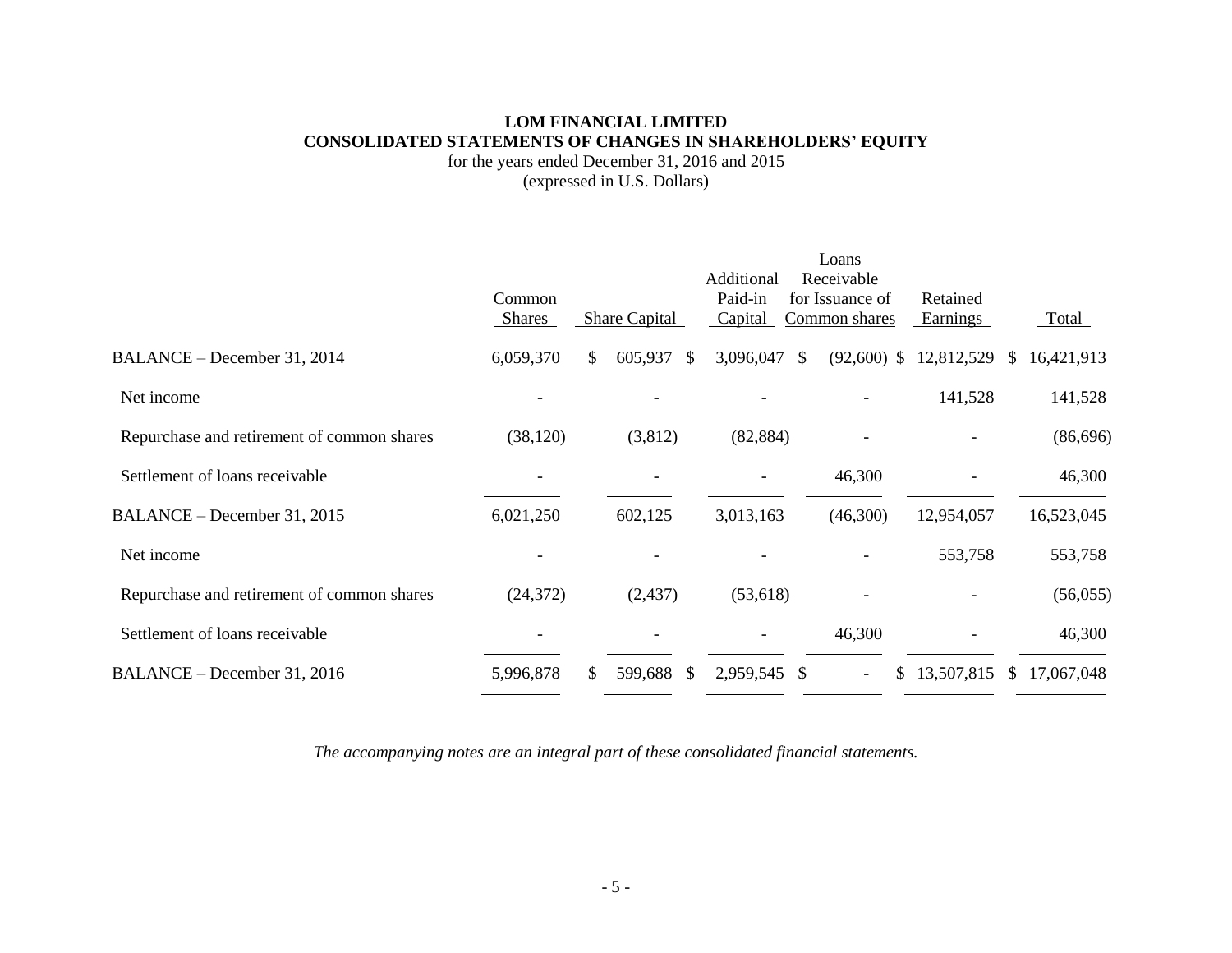# **LOM FINANCIAL LIMITED CONSOLIDATED STATEMENTS OF CASH FLOWS**

# for the years ended December 31, 2016 and 2015

(expressed in U.S. Dollars)

|                                                                                      |               | 2016                  | 2015              |
|--------------------------------------------------------------------------------------|---------------|-----------------------|-------------------|
| CASH FLOWS FROM OPERATING ACTIVITIES<br>Net income                                   | $\mathcal{S}$ | 553,758               | \$<br>141,528     |
|                                                                                      |               |                       |                   |
| Adjustments to reconcile net income to net cash<br>provided by operating activities: |               |                       |                   |
| Depreciation of property and equipment                                               |               | 402,882               | 413,391           |
| Income from equity investment in affiliate                                           |               | (108, 645)            | (279, 859)        |
| Gain on disposal of property and equipment                                           |               |                       | (279)             |
| Changes in operating assets and liabilities:                                         |               |                       |                   |
| Securities owned<br>Accounts receivable                                              |               | (222,180)<br>(58,310) | 441,102<br>31,519 |
| Due from related parties                                                             |               | (8,674)               | (7,686)           |
| Prepaid expenses and other assets                                                    |               | (45,685)              | 8,839             |
| Accounts payable and accrued liabilities                                             |               | 65,263                | (154, 617)        |
| Securities sold short, at fair value                                                 |               | (150, 275)            | 223,871           |
| Total adjustments                                                                    |               | (125, 624)            | 676,281           |
| NET CASH PROVIDED BY OPERATING ACTIVITIES                                            |               | 428,134               | 817,809           |
|                                                                                      |               |                       |                   |
| <b>CASH FLOWS FROM INVESTING ACTIVITIES:</b>                                         |               |                       |                   |
| Purchase of property and equipment<br>Proceeds on disposal of property and equipment |               | (221,900)             | (26,915)<br>6,145 |
|                                                                                      |               |                       |                   |
| NET CASH USED IN INVESTING ACTIVITIES                                                |               | (221,900)             | (20,770)          |
| CASH FLOWS FROM FINANCING ACTIVITIES:                                                |               |                       |                   |
| Repurchase of common shares                                                          |               | (56,055)              | (86, 696)         |
| Repayment of loans for issuance of common shares (Note 7)                            |               | 46,300                | 46,300            |
| NET CASH USED IN FINANCING ACTIVITIES                                                |               | (9,755)               | (40, 396)         |
| NET INCREASE IN CASH AND CASH EQUIVALENTS                                            |               | 196,479               | 756,643           |
| CASH AND CASH EQUIVALENTS, BEGINNING OF YEAR                                         |               | 4,477,092             | 3,720,449         |
| CASH AND CASH EQUIVALENTS, END OF YEAR                                               | \$            | 4,673,571             | \$<br>4,477,092   |
|                                                                                      |               |                       |                   |
| SUPPLEMENTAL DISCLOSURE OF CASH FLOW INFORMATION                                     |               |                       |                   |
| Interest paid                                                                        | \$            | 155,900               | \$<br>278,050     |

*The accompanying notes are an integral part of these consolidated financial statements.*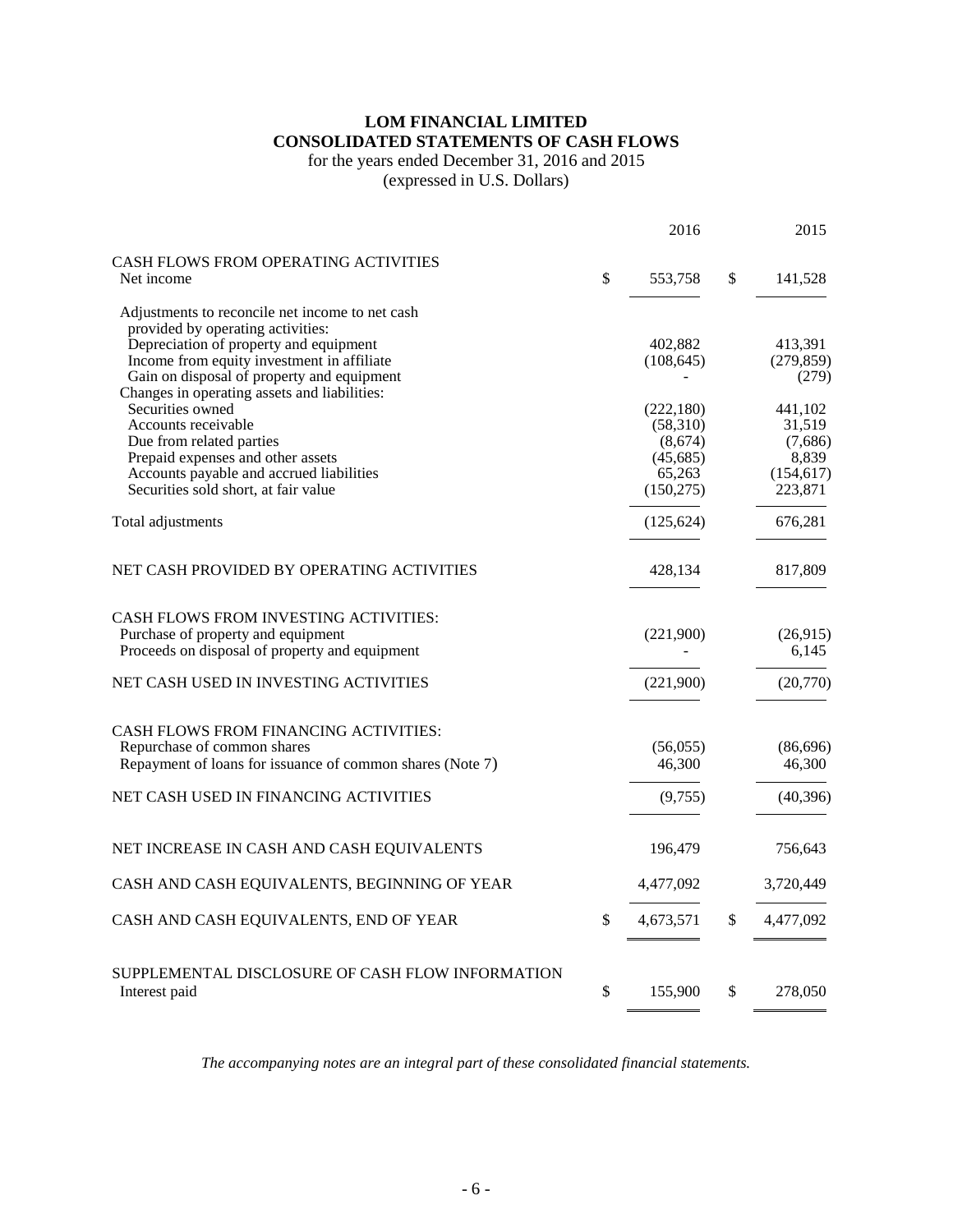(expressed in U.S. Dollars)

# 1. DESCRIPTION OF BUSINESS

LOM Financial Limited ("LOMFL"), a holding company for several wholly owned subsidiaries, was incorporated on May 1, 1996 under the laws of Bermuda. The common shares of LOMFL are publicly traded and listed on the Bermuda Stock Exchange. LOMFL, collectively, with its subsidiaries, is referred to as the "Company" or the "LOM Group of Companies."

A description of the operations of LOMFL's wholly-owned subsidiaries is as follows:

LOM Financial (Bermuda) Limited was incorporated in 1998 to provide investment and financial advice, brokerage services and discretionary investment management services. On June 29, 2015, LOM Stockbrokers Ltd. changed its name to LOM Financial (Bermuda) Limited ("LOMF BDA"). LOMF BDA is domiciled and operates in Bermuda and is regulated under the Investment Business Act (2003) of Bermuda.

LOM Financial (Bahamas) Limited was incorporated in 2001 in the Commonwealth of The Bahamas and is regulated by the Securities Commission of the Bahamas. On August 5, 2015, the Company changed its name from LOM Stockbrokers International Ltd. to LOM Financial (Bahamas) Limited ("LOMF BAH"). LOMF BAH is domiciled in the Bahamas and is engaged in a single line of business as a Bahamian broker-dealer, which comprises several classes of service, including principal transactions, agency transactions and the provision of investment advisory services.

LOM Asset Management Limited was incorporated in 1995 to offer its services as investment consultant, manager and advisor. LOM Asset Management Limited is domiciled and operates in Bermuda and is regulated under the Investment Business Act (2003) of Bermuda.

Global Custody & Clearing Limited ("GCCL") was incorporated in 1992, to provide custody, settlement, information technology and execution services as well as certain finance, human resources and administrative services to other companies in the LOM Group of Companies. GCCL operates in Bermuda and is regulated under the Investment Business Act (2003) of Bermuda.

LOM Properties Limited was incorporated in 1996 to hold property for LOMFL in Bermuda.

LOM Corporate Finance Ltd. was incorporated in 1998 to offer services to source, value, document and close capital investments in growing companies. On February 21, 2015, the Company changed its name from LOM Capital Limited to LOM Corporate Finance Ltd ("LOMCF"). LOMCF is domiciled and operates in Bermuda.

Donald & Co. Limited, a Bermuda company, was incorporated in 2013 to perform nominee services.

LOM Nominees Limited, a Bermuda company, was incorporated in 1994 to perform nominee services.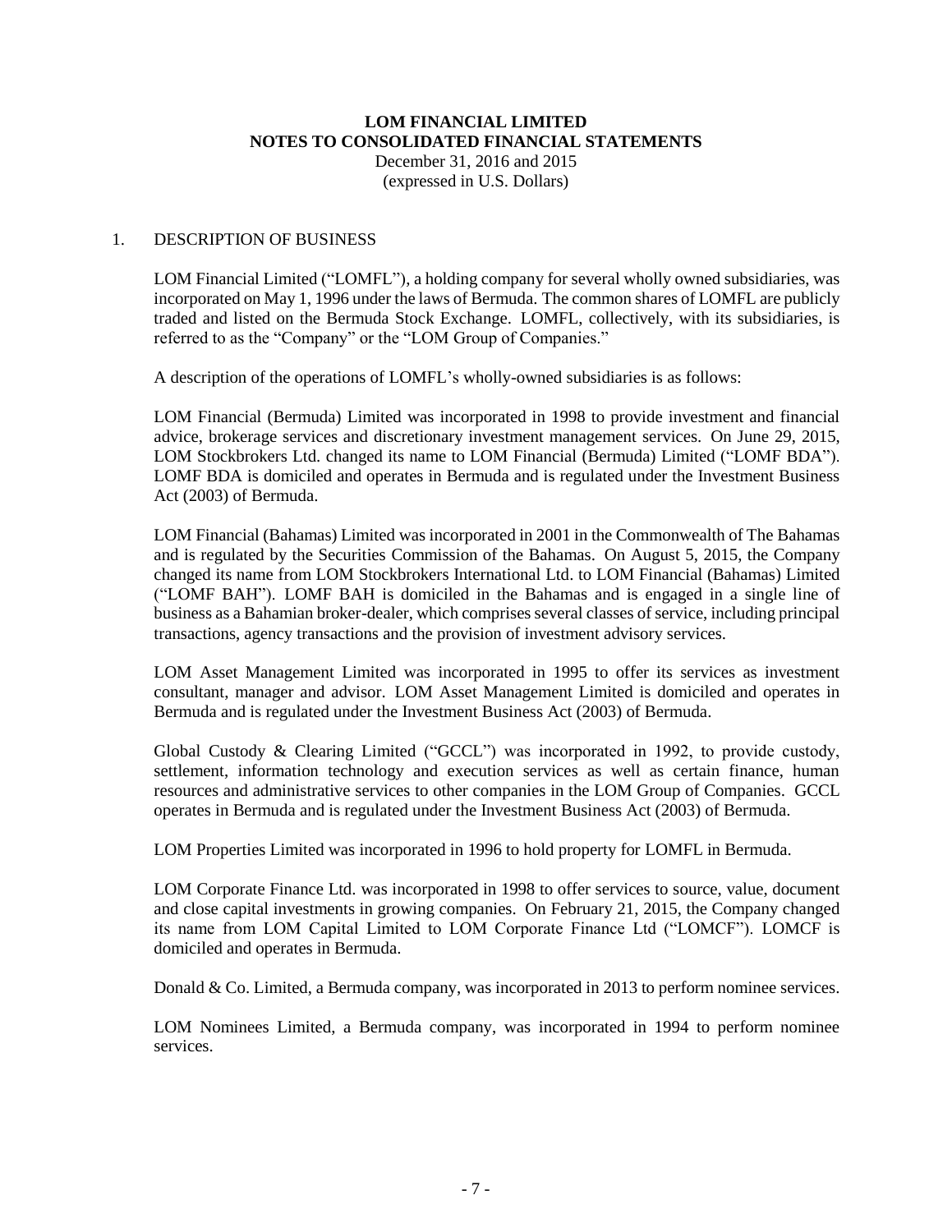(expressed in U.S. Dollars)

#### 1. DESCRIPTION OF BUSINESS (Cont'd)

LOM (UK) Limited was incorporated in the United Kingdom in 2004 to market the LOM Group of Companies services to intermediaries in Europe. It also provides IT, Marketing and Finance services to the LOM Group of Companies.

LOM Global Admin Inc. was incorporated in the Philippines in 2016 to provide the group with marketing support in Asia. The Company is registered with the Philippines Securities and Exchange Commission.

#### 2. SUMMARY OF SIGNIFICANT ACCOUNTING POLICIES

The accompanying consolidated financial statements have been prepared in accordance with accounting principles generally accepted in the United States of America ("U.S. GAAP"). Certain of the prior year balances have been reclassified to conform to the presentation adopted for the current year.

#### *Principles of Consolidation and Basis of Presentation*

The consolidated financial statements include the financial statements and results of operations of all wholly-owned subsidiaries listed in Note 1 above. All inter-company balances and transactions are eliminated on consolidation.

#### *Broking Fee Income and Jitney Fees*

Broking fee income represents amounts charged to clients for brokerage services and related jitney fees are amounts charged to the Company by the executing broker. Both are recognized on a trade date basis.

#### *Management and Investment Advisory Fees*

The LOM Group of Companies receives management fees and investment advisory fees for managing assets on a discretionary basis for both private and institutional clients and earns management and investment advisory fees based on the value of the portfolio, which are recorded on an accrual basis and recognized on a monthly basis. The LOM Group of Companies also earns management fees from the following mutual funds (collectively referred to as the LOM Sponsored Funds), which are recorded on an accrual basis and recognized on a monthly basis, based on the net asset values:

- LOM Funds SAC Limited (listed on the Bermuda Stock Exchange)
	- a. LOM Money Market Fund (USD, CAD, GBP)
	- b. LOM Fixed Income Fund (USD, EUR, GBP)
	- c. LOM Equity Growth Fund
	- d. LOM Balanced Fund
	- e. LOM Stable Income Fund
	- f. LOM Emerging Market Fund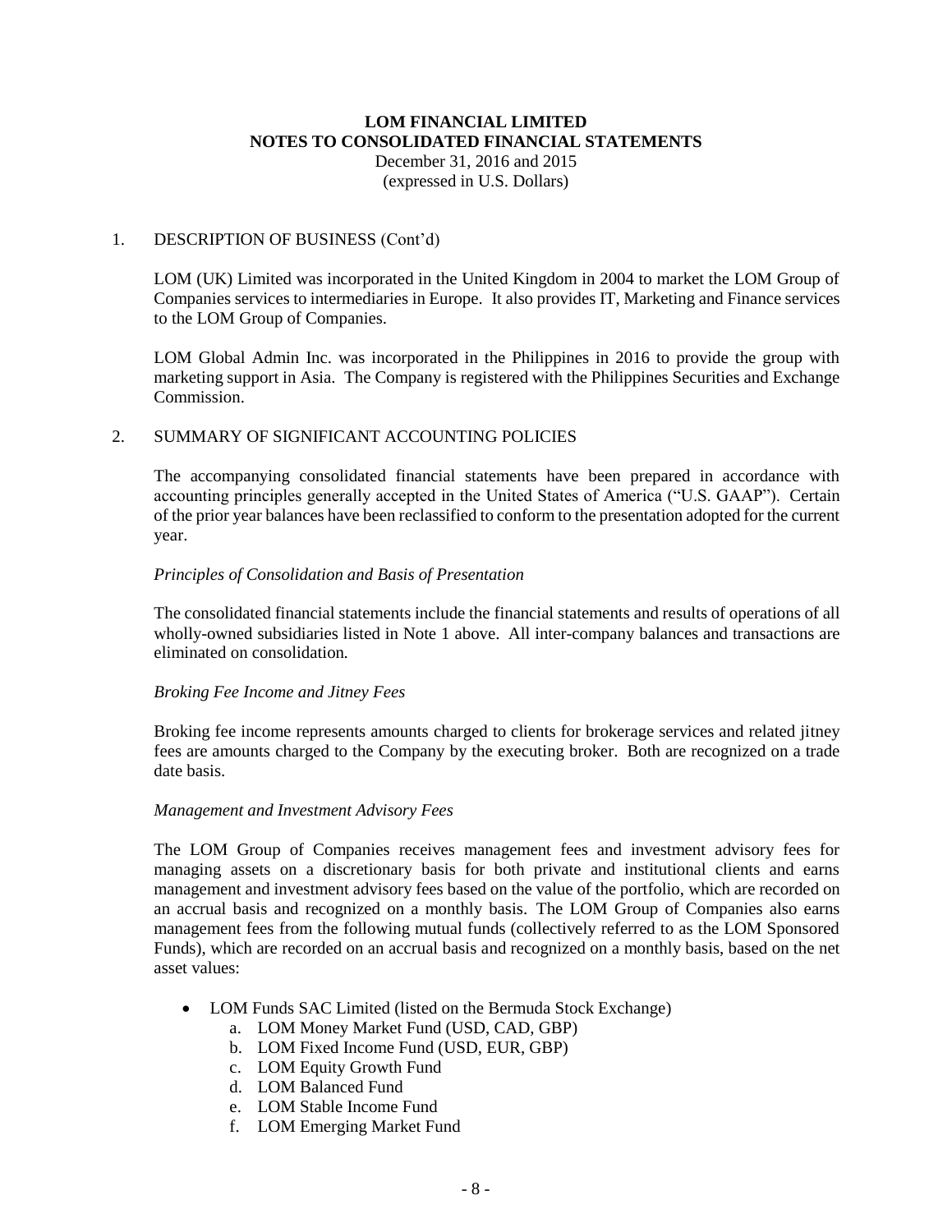(expressed in U.S. Dollars)

# 2. SUMMARY OF SIGNIFICANT ACCOUNTING POLICIES (Cont'd)

*Management and Investment Advisory Fees (cont'd)*

- LOM Commodities Fund Limited
- Burnaby Special Funds SAC Ltd.
	- a. Burnaby QGF Fund

#### *Foreign Exchange Income, net*

Foreign exchange income represents income earned from foreign currency transactions facilitated for customers and are based on the current foreign exchange rates, and is net of foreign exchange fees charged by external brokers. Foreign exchange income is recorded on a trade date basis.

#### *Corporate Finance Income*

Corporate finance income consists of fees earned from clients participating in private placements of securities, generally for privately held companies, and is received in the form of cash, securities or warrants from its underlying investments. When corporate finance income is received in the form of securities, the Company records income based on the fair value of the securities received as of the date of the transaction. Fair value is the last reported sales price on the main market in which the investments trade on the date of valuation. Where there are no sales on that day, the mid-market prices are used. Where income is received in the form of warrants, the Board of Directors determines a price based on the fair value of the warrant.

#### *Administration and Custody Fees*

Administration fees, charged for the administrative and custodial services provided to the LOM Sponsored Funds, are recorded on an accrual basis over the period during which the service is provided.

#### *Net Interest Income*

Net interest income is a combination of interest earned on or paid to clients based on their daily cash balances and interest received or paid on the Company's cash balances from and to brokers, custodians and related parties (see Note 9).

#### *Other Income*

Other income earned includes fees for settlement of client investment transactions and dividends received related to the Company's investments. Fees earned for settlement of client investment transactions and dividends received related to the Company's investments are recorded on a transaction date basis.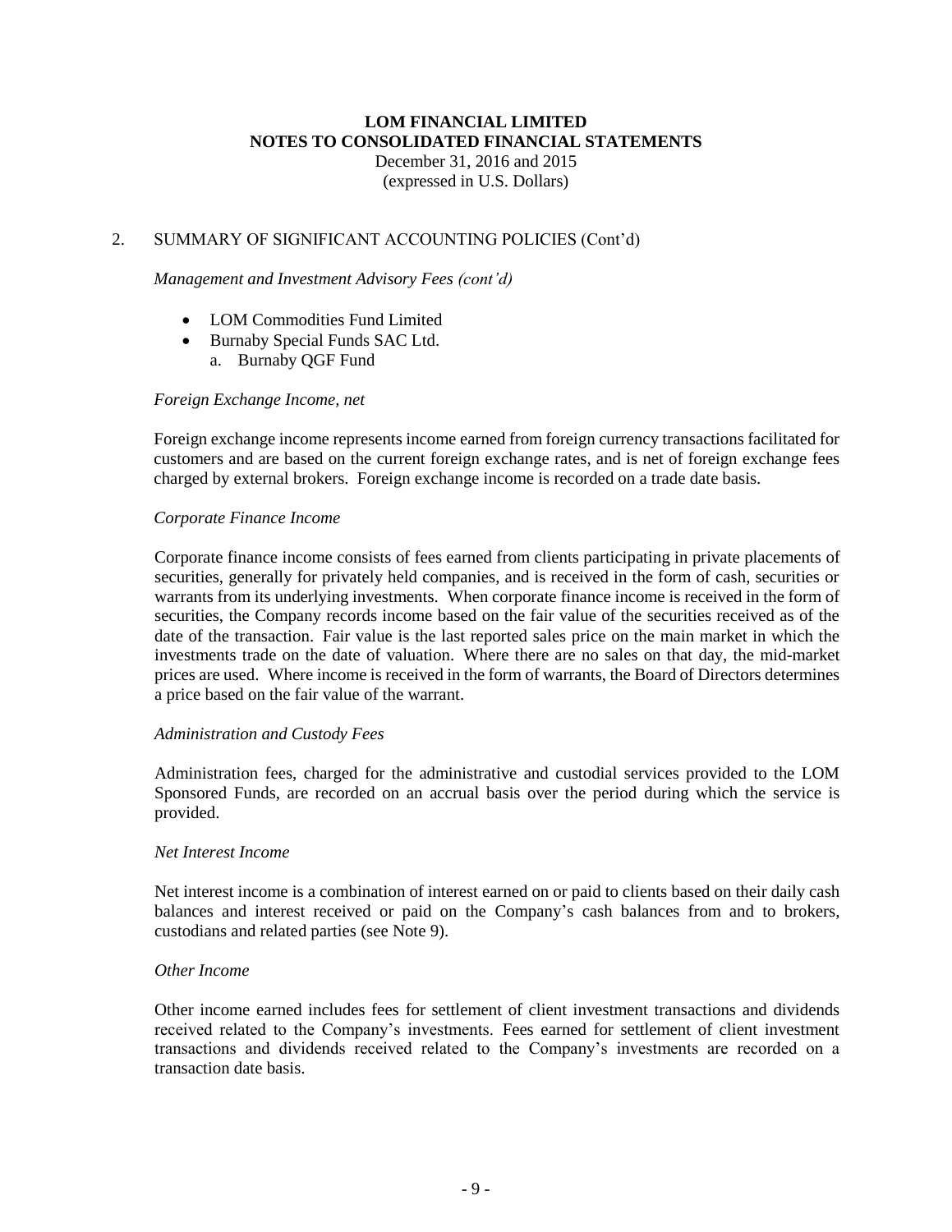#### 2. SUMMARY OF SIGNIFICANT ACCOUNTING POLICIES (Cont'd)

#### *Rental Income*

Rental income consists of rent earned from the lease of office space in the Company owned office building and includes rent from related parties and is recorded on an accrual basis (See Note 9).

#### *Cash and Cash Equivalents*

The Company has defined cash equivalents as highly liquid investments, with original maturities of 90 days or less that are not held for sale in the ordinary course of business. Cash and cash equivalents can include time deposits, money market funds and U.S. Treasury bills with original maturities of 90 days or less.

#### *Property and Equipment*

Property and equipment is stated at cost, net of accumulated depreciation. The costs of normal maintenance and repairs are charged to expense in the year incurred. Expenditures which significantly improve or extend the life of an asset are capitalized and depreciated over the asset's remaining useful life.

Depreciation is recorded on a straight-line basis over the estimated useful lives of the related assets. Leasehold improvements are amortized over the lesser of the life of the asset or the remaining lease term. Upon sale or disposition of an asset, the related cost and accumulated depreciation are removed and the resultant gain or loss, if any, is reflected in earnings. The useful lives of the Company's assets are as follows:

| <b>Building</b>                | 40 years      |
|--------------------------------|---------------|
| Computer hardware and software | $3 - 5$ years |
| Furniture and fittings         | 4 years       |
| Leasehold improvements         | $4 - 6$ years |
| Machinery and equipment        | 4 years       |

#### *Unclaimed Cash and Securities*

Client funds received and unclaimed after a three-year period are included as income under the category of other income. Securities received and unclaimed after a five-year period are sold and included as income under the category of other income. During 2016, the amount of unclaimed cash and proceeds from the sale of unclaimed securities was \$78 (2015 - \$6,518).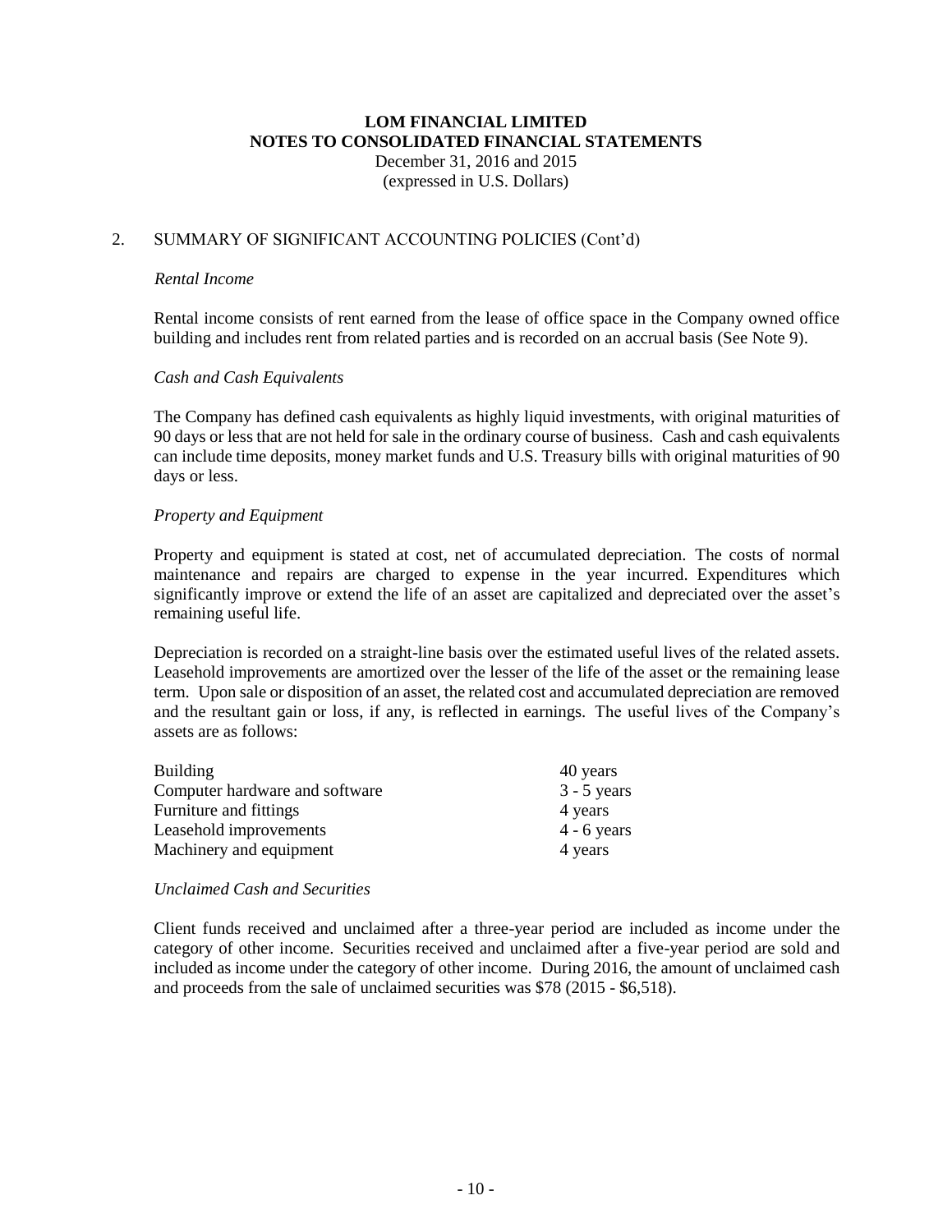(expressed in U.S. Dollars)

# 2. SUMMARY OF SIGNIFICANT ACCOUNTING POLICIES (Cont'd)

#### *Foreign Currency Transactions and Balances*

The Company has adopted U.S. Dollars as its functional currency for the Company and all subsidiaries (including LOM (UK) Limited and Global Admin Inc.) because the majority of the Company's transactions and assets under management are denominated in U.S. Dollars. Bermuda Dollars and Bahamian Dollars trade at par with the U.S. Dollar. Therefore, no foreign currency translation gains or losses are recorded in the accompanying consolidated financial statements. Foreign currency transaction gains or losses are recorded at the prevailing foreign exchange rates on the date of the transaction and are reflected in earnings for the year in the accompanying consolidated statement of operations.

#### *Securities Owned*

Securities owned are investments such as bonds and equities that are both marketable and nonmarketable. These investments consist of trading investments, securities received as income from corporate finance transactions, privately held securities, and other strategic investments. Realized and unrealized gains or losses on trading securities and strategic investments are reflected in earnings as net trading gains and losses in the consolidated statements of operations. Realized gains or losses are based on the average cost method of securities purchased and sold. Security transactions are recorded on a trade date basis. Marketable securities are valued at the last reported sales price on the principal market in which the investments trade on the date of valuation. Where there are no sales on that day, the mid-market prices are used. For securities with no readily available market price or where the security is restricted, the securities are recorded at the estimated fair value in accordance with U.S. GAAP. The use of different assumptions or valuation techniques could produce materially different estimates of fair value. These securities have been valued with reference to observable and unobservable inputs or valuation models that make use of certain quantitative and qualitative inputs for similar securities traded in active markets, in accordance with U.S. GAAP (see Note 3, Fair Value Measurements).

#### *Investments Recorded Under the Equity Method*

For investments in entities that do not constitute a Variable Interest Entity ("VIE"), or for investments in securities owned and held as trading investments which are held at fair value, the Company considers other U.S. GAAP guidance, as required, in determining (i) consolidation of the entity if the Company's ownership interests comprise a majority of its outstanding voting shares or otherwise control the entity, or (ii) application of the equity method of accounting if the Company does not have direct or indirect control of the entity, with the initial investment carried at cost and subsequently adjusted for the Company's share of net income or loss and cash contributions and distributions to and from these entities.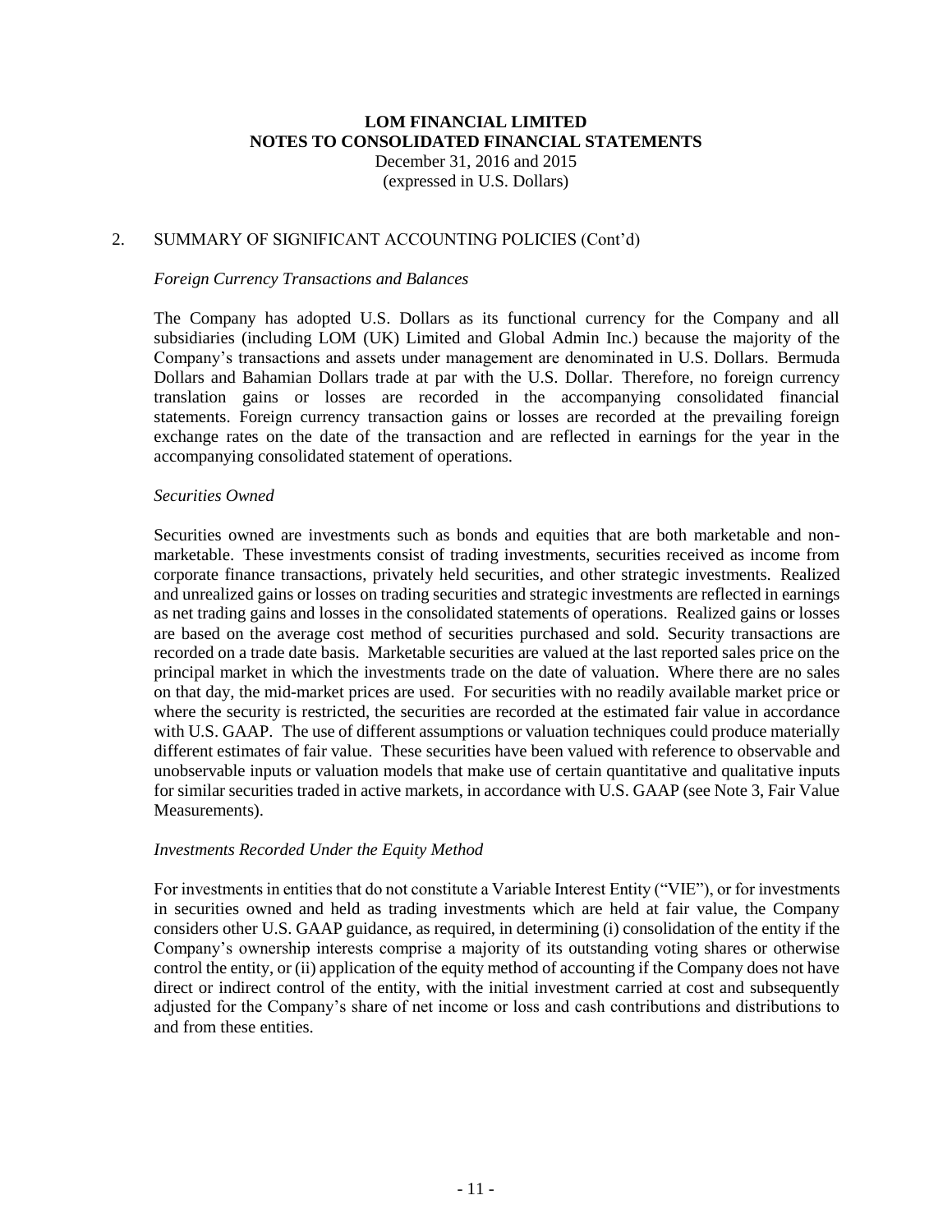(expressed in U.S. Dollars)

# 2. SUMMARY OF SIGNIFICANT ACCOUNTING POLICIES (Cont'd)

#### *Investments Recorded Under the Equity Method (cont'd)*

If events or circumstances indicate that the fair value of an investment accounted for using the equity method has declined below its carrying value and the Company considers the decline to be "other than temporary," the investment is written down to fair value and an impairment loss is recognized. The evaluation of impairment for an investment would be based on a number of factors, including financial condition and operating results for the investment, inability to remain in compliance with provisions of any related debt agreements, and recognition of impairments by other investors. Impairment recognition would negatively impact the recorded value of the Company's investment and reduce net income.

#### *Fair Value of Financial Instruments*

The Company's financial instruments consist primarily of cash and cash equivalents, accounts receivable, securities owned, securities sold short, accounts payable and accrued liabilities. The book value of cash and cash equivalents, accounts receivable, and accounts payable is considered to be representative of their fair value because of their short term maturities.

#### *Fair Value Measurements*

ASC 820 "Fair Value Measurements" defines fair value, establishes a framework for measuring fair value in accordance with generally accepted accounting principles, and expands disclosures about fair value measurements. Fair value is the price that would be received to sell an asset or paid to transfer a liability in an orderly transaction between market participants at the measurement date. ASC 820 applies to all assets and liabilities that are measured and reported on a fair value basis (see Note 3, Fair Value Measurements).

#### *Concentration of Credit Risk*

Financial instruments that potentially subject the Company to a concentration of credit risk principally consist of cash and cash equivalents, employee loans and securities owned. The Company has its cash and cash equivalents and securities placed with major international and local financial institutions. As part of its cash management process, the Company performs continuous evaluation of the relative credit standing of these institutions.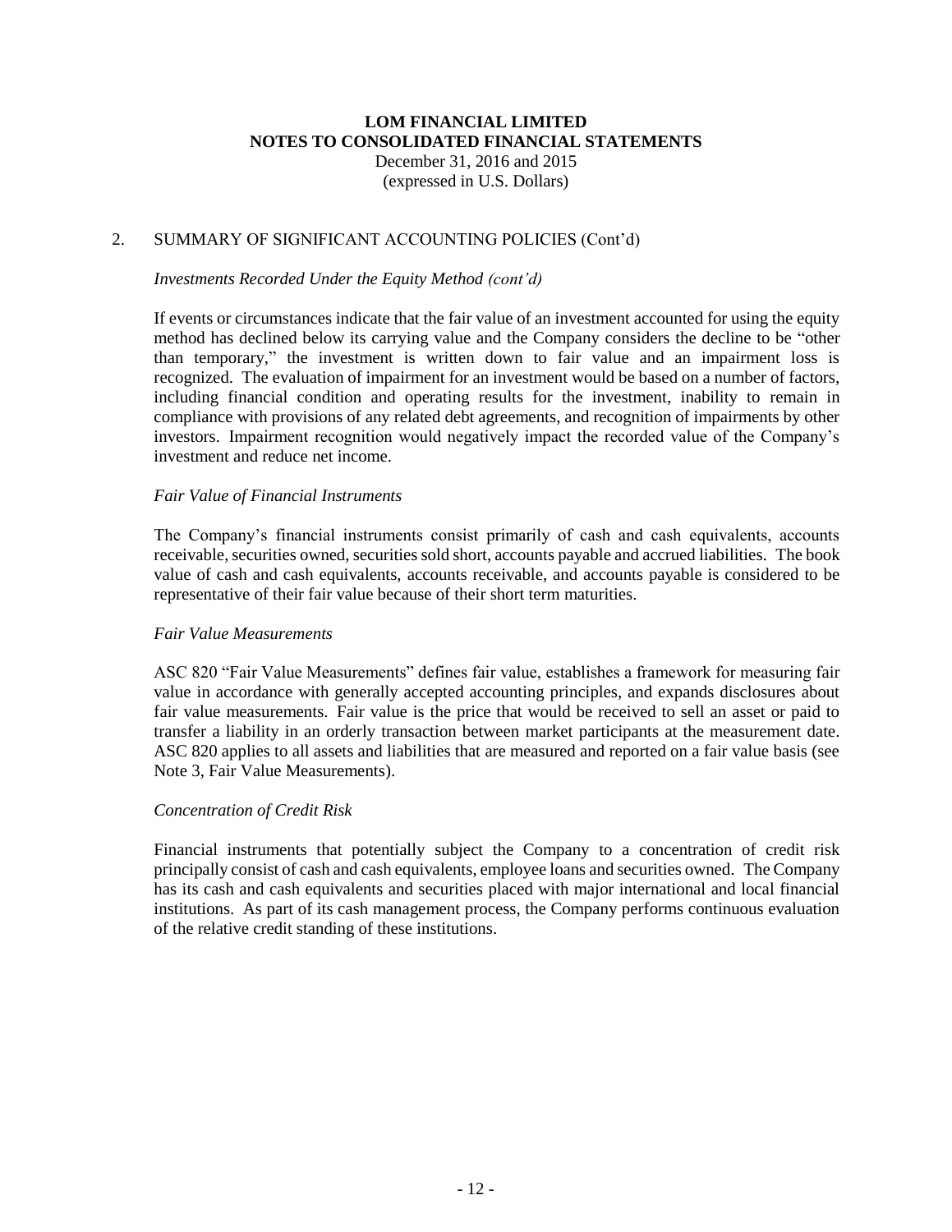(expressed in U.S. Dollars)

# 2. SUMMARY OF SIGNIFICANT ACCOUNTING POLICIES (Cont'd)

#### *Use of Estimates*

The preparation of consolidated financial statements in conformity with U.S. GAAP requires management to make estimates and assumptions that affect the reported amounts of assets and liabilities and disclosure of contingent assets and liabilities at the date of the consolidated financial statements and the reported amounts of revenues and expenses during the reporting period. Management bases its estimates on historical experience and on various assumptions that are believed to be reasonable under the circumstances, the results of which form the basis for making judgments about the carrying values of assets and liabilities that are not readily apparent from the other sources. The most significant estimates include estimates recorded for the fair market value of privately held securities. On a continual basis, management reviews its estimates utilizing currently available information, changes in facts and circumstances, historical experience and reasonable assumptions. After such reviews, and if deemed appropriate, those estimates are adjusted accordingly. Actual results could differ from those estimates.

#### *Net Income Per Common Share*

The Company calculates basic net income per common share and diluted net income per common share assuming dilution. Basic net income per common share is calculated by dividing net income attributable to common shareholders by the weighted average number of common shares outstanding during the period. Diluted net income per common share is calculated by dividing the net income attributable to common shareholders by the weighted average number of common shares outstanding during the period, plus potential dilutive common shares.

#### *Securities Sold Short*

The Company may sell a security it does not own in anticipation of a decline in fair value of the security, or as a hedge against similar securities owned. When the Company sells a security short, it must borrow the security sold short and deliver it to the broker-dealer through which it made the short sale. Obligations related to securities sold short are recorded as a liability at fair value. Realized and unrealized gains and losses are recorded in net trading losses/gains in the consolidated statement of operations. A gain, limited to the price at which the Company sold the security short, or a loss, unlimited in size, is recognized on a monthly basis.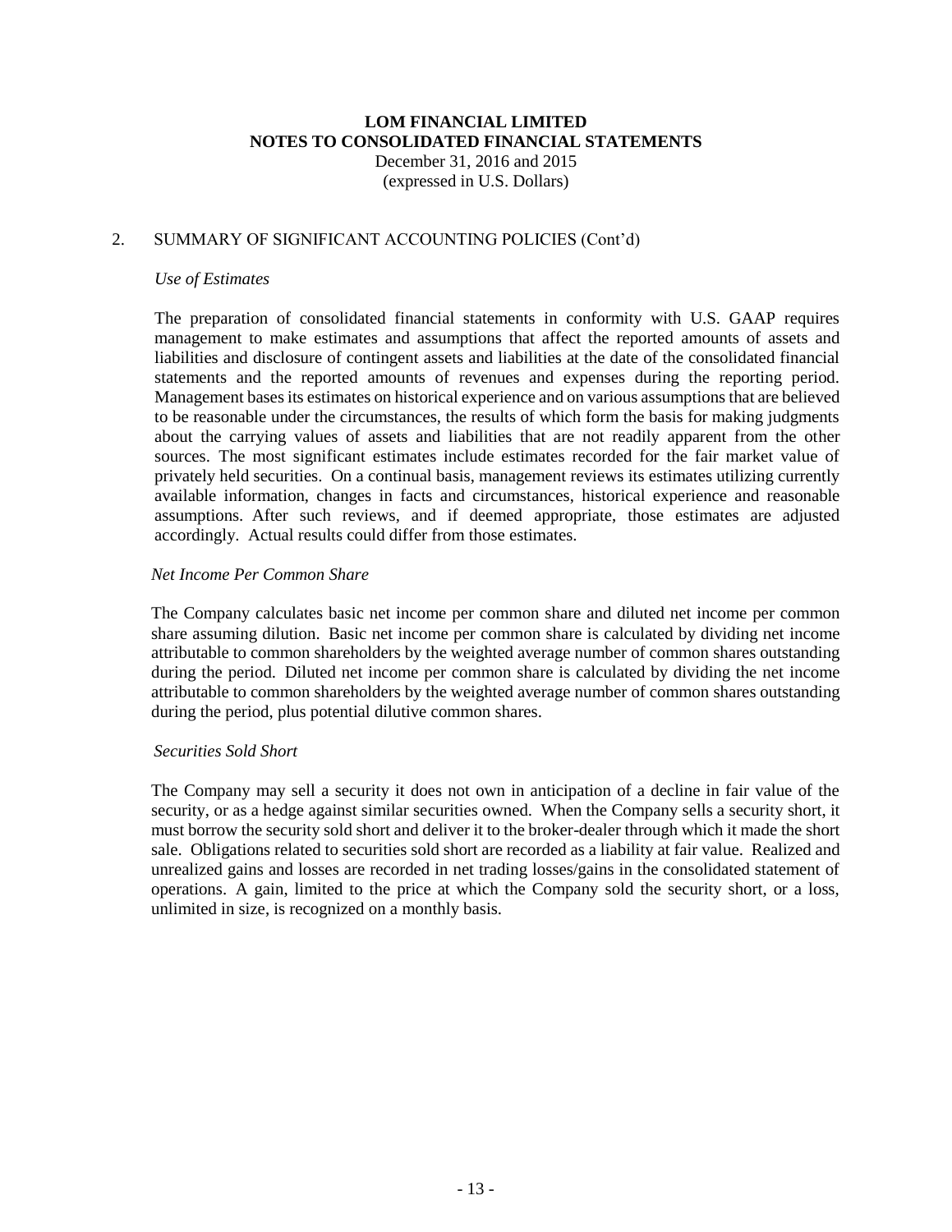December 31, 2016 and 2015 (expressed in U.S. Dollars)

#### 2. SUMMARY OF SIGNIFICANT ACCOUNTING POLICIES (Cont'd)

#### *New Accounting Standards - Adopted*

#### *Going Concern*

In August 2014, the FASB issued Accounting Standards Update 2014-15, Presentation of Financial Statements—Going Concern (Subtopic 205-40)- "Disclosure of Uncertainties about an Entity's Ability to Continue as a Going Concern" ("ASU 2014-15"). ASU 2014-15 provides new guidance on management's responsibility to evaluate whether there are conditions or events, considered in the aggregate, that raise substantial doubt about the entity's ability to continue as a going concern within one year after the date that the financial statements are issued. If conditions are identified, the ASU requires management to disclose mitigating plans to alleviate the doubt or a statement of the substantial doubt about the entity's ability to continue as a going concern.

The accompanying financial statements and notes have been prepared in conformity with GAAP, assuming that the Company will continue as a going concern. No conditions have been identified which raise doubt about the Company's ability to continue as a going concern.

#### *New Accounting Standards – Not yet Adopted*

#### *Revenue from Contracts with Customers*

In May 2014, the FASB issued Accounting Standards Update 2014-09, "Revenue from Contracts with Customers" ("ASU 2014-09"). ASU 2014-09 provides a framework, through a five-step process, for recognizing revenue from customers, improves comparability and consistency of recognizing revenue across entities, industries, jurisdictions and capital markets, and requires enhanced disclosures. Certain contracts with customers are specifically excluded from the scope of ASU 2014-09, including; amongst others, insurance contracts accounted for under Accounting Standard Codification 944, Financial Services - Insurance. ASU 2014-09 is effective on January 1, 2017 with retrospective adoption required for the comparative periods. The Company is currently assessing the impact the adoption of ASU 2014-09 will have on future financial statements and related disclosures.

#### *Statement of Cash Flows*

#### *Classification of Certain Cash Receipts and Cash Payments*

In August 2016, the FASB issued ASU 2016-15, Statement of Cash Flows - Classification of Certain Cash Receipts and Cash Payments. This ASU provides updated guidance on eight specific cash flow issues to reduce diversity in practice in how certain cash receipts and cash payments are presented and classified in the statement of cash flows. This guidance is effective for annual periods beginning after December 15, 2017, and interim periods within those fiscal years with early adoption permitted. The Company is currently assessing the impact this guidance will have on future financial statements and related disclosures.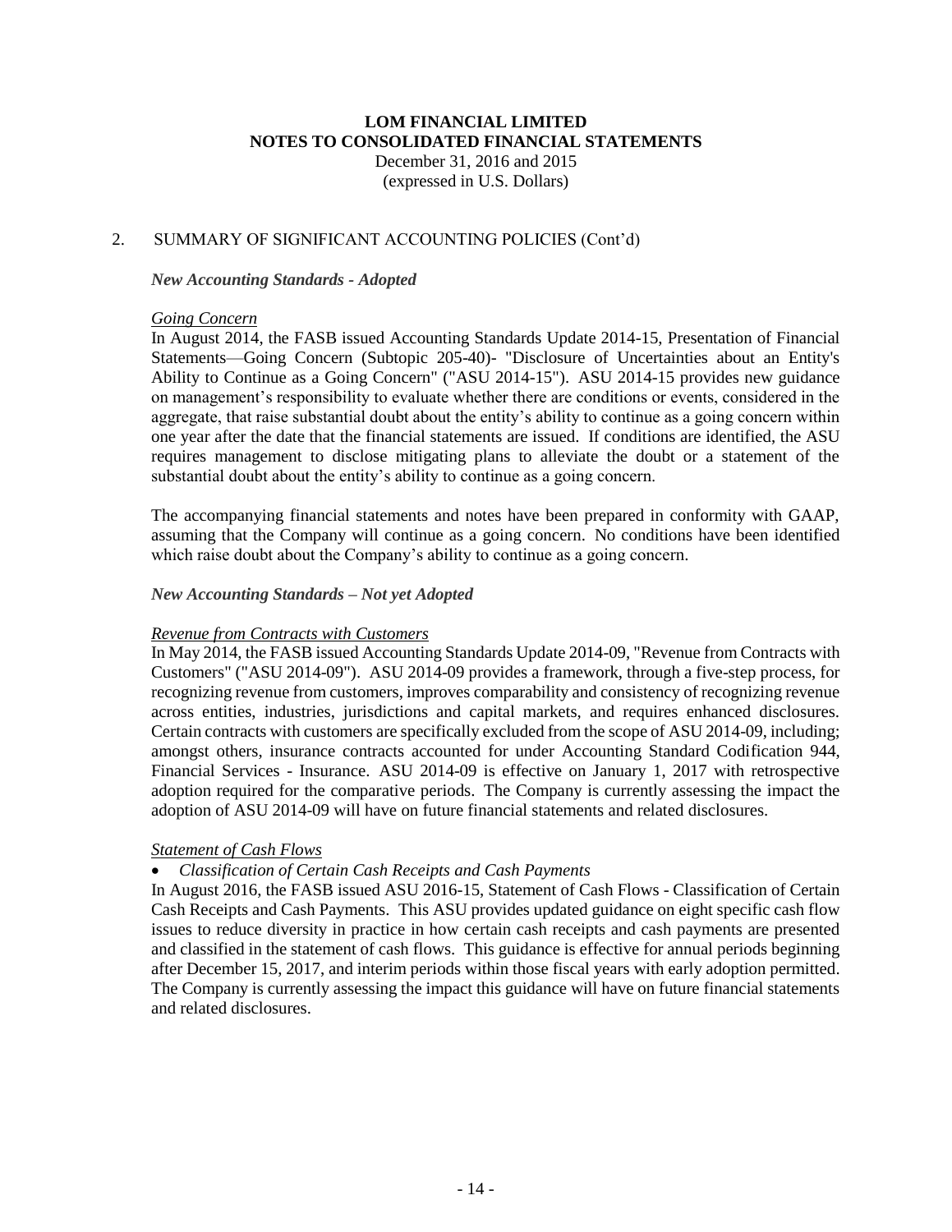December 31, 2016 and 2015 (expressed in U.S. Dollars)

# 2. SUMMARY OF SIGNIFICANT ACCOUNTING POLICIES (Cont'd)

#### *New Accounting Standards – Adopted (cont'd)*

#### *Financial Instruments*

In January 2016, the FASB issued Accounting Standards Update 2016-01, "Financial Instruments - Overall (Subtopic 825-10): Recognition and Measurement of Financial Assets and Financial Liabilities" ("ASU 2016-01, which requires equity investments (except those accounted for under the equity method of accounting or those that result in consolidation of the investee) to be measured at fair value with changes in fair value recognized in net income. The guidance is effective for interim and annual periods beginning after December 15, 2017. Early adoption is permitted. The Company is currently assessing the impact the adoption of ASU No. 2016-01 will have on future financial statements and related disclosures.

#### 3. SECURITIES OWNED AND FAIR VALUE MEASUREMENTS

#### *Fair Value Measurements*

ASC 820 clarifies the definition of fair value, establishes a framework for measurement of fair value and expands disclosure about fair value measurements. Fair value is the price that would be received to sell an asset or paid to transfer a liability in an orderly transaction between market participants at the measurement date. ASC 820 applies to all financial instruments that are measured and reported on a fair value basis.

Where available, fair value is based on observable market prices or is derived from such prices. In instances where valuation models are applied, inputs are correlated to a market value, combinations of market values or the Company's proprietary data. The Company primarily uses the market approach.

#### *Market Approach*

The market approach uses prices and other pertinent information generated from market transactions involving identical or comparable assets or liabilities. Valuation techniques consistent with the market approach often use market multiples derived from a set of comparables or may include matrix pricing.

#### *Income Approach*

The income approach uses valuation techniques to convert future values e.g. cash flows, or earnings to a single discounted present amount. The measurement is based on the value indicated by current market expectations about those future amounts. Those valuation techniques include present value computations, option pricing models and a binomial model.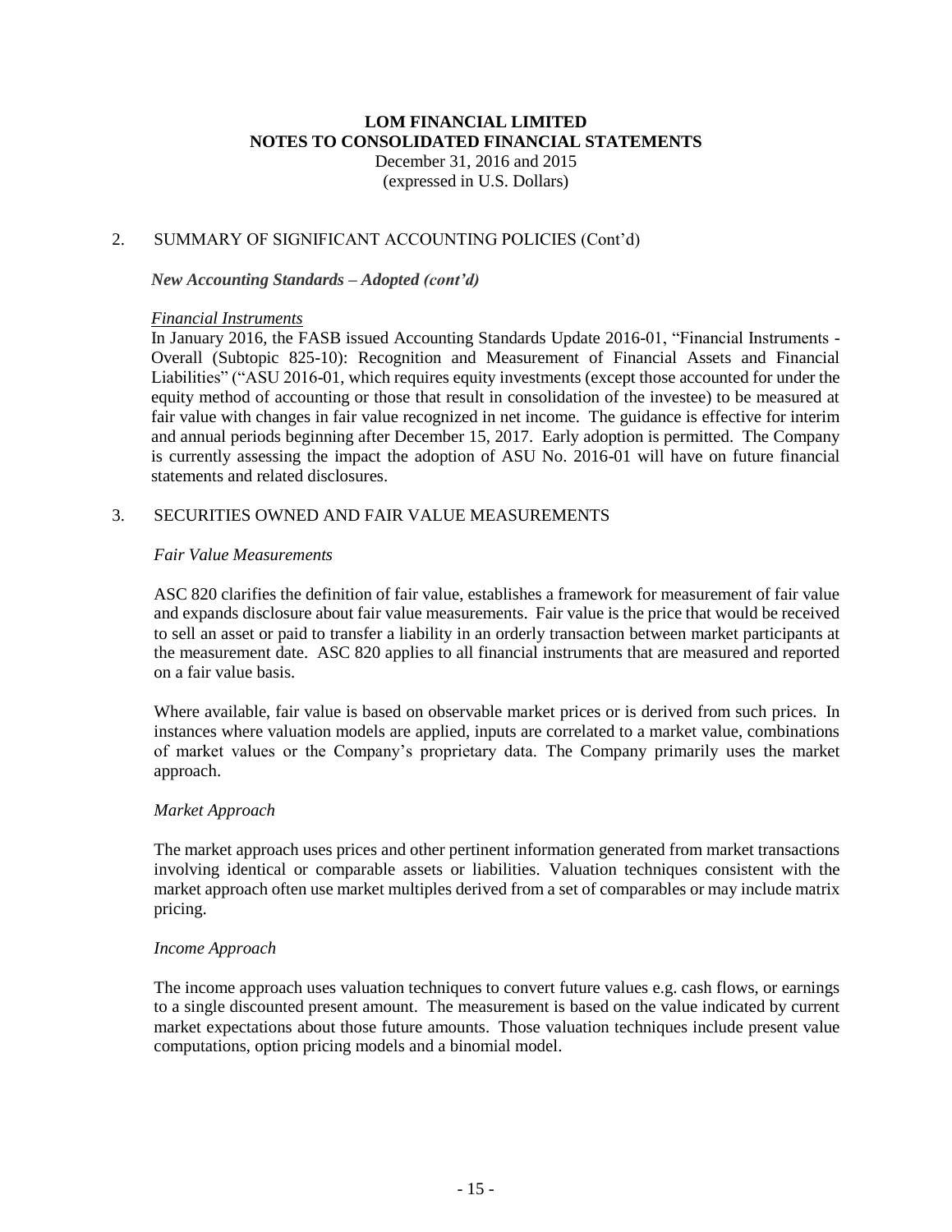(expressed in U.S. Dollars)

# 3. SECURITIES OWNED AND FAIR VALUE MEASUREMENTS (Cont'd)

#### *Income Approach (cont'd)*

In following these approaches, the types of factors the Company may take into account in estimating fair value include: available current market data, including relevant and applicable market quotes, yields and multiples, quotations received from counterparties, brokers or dealers when considered reliable, subsequent rounds of financing, recapitalizations and other recent transactions in the same or similar instruments, restrictions on disposition, the entity's current or projected earnings and discounted cash flows, the market in which the entity does business, comparisons of financial ratios of peer companies that are public, merger and acquisition comparables and the principal market and enterprise values, among other factors. Based on these approaches, the Company will use certain assumptions that market participants would use in pricing the asset or liability, including assumptions about risk and/or the risks inherent in the inputs to the valuation technique. These inputs can be readily observable, market corroborated, or generally unobservable firm inputs. The Company aims to use valuation techniques that maximize the use of observable inputs and minimize the use of unobservable inputs. The Company uses valuation techniques it believes are most appropriate to estimate the fair value of its portfolio investments; however, considerable judgment is required in interpreting market data to develop the estimates of fair value. There are inherent limitations in any estimation technique.

For investments in publicly held securities that trade on exchanges, the Company generally uses the market approach, except when circumstances, in the estimation of the Company, warrant consideration of other data such as current market prices for similar securities in cases where current market data is not available or unreliable. Many of the stocks and warrants held are in small cap companies and are highly volatile with thinly traded daily volumes. Sudden sharp declines in the market value of such securities can result in very illiquid markets. Management and the directors have taken all of these factors into account, including the fact that some securities it holds are currently restricted as to sale, in arriving at their best estimate of the fair value of the securities.

The use of different assumptions and/or estimation methodologies may have a material effect on the estimated fair values. Accordingly, the estimates presented herein are not necessarily indicative of the amounts that could be realized in a current market exchange and there can be no assurance that the fair values for these investments will be fully realizable upon their ultimate disposition or reflective of future fair values. Because of the inherent uncertainty of valuation, the estimated fair values of certain privately held investments may differ significantly from values that would have been used had an observable market for the privately held investment existed, and the differences could be material.

Based on the inputs used in the valuation techniques described above, financial instruments are categorized according to the fair value hierarchy prescribed by ASC 820. The fair value hierarchy ranks the quality and reliability of the information used to determine fair values.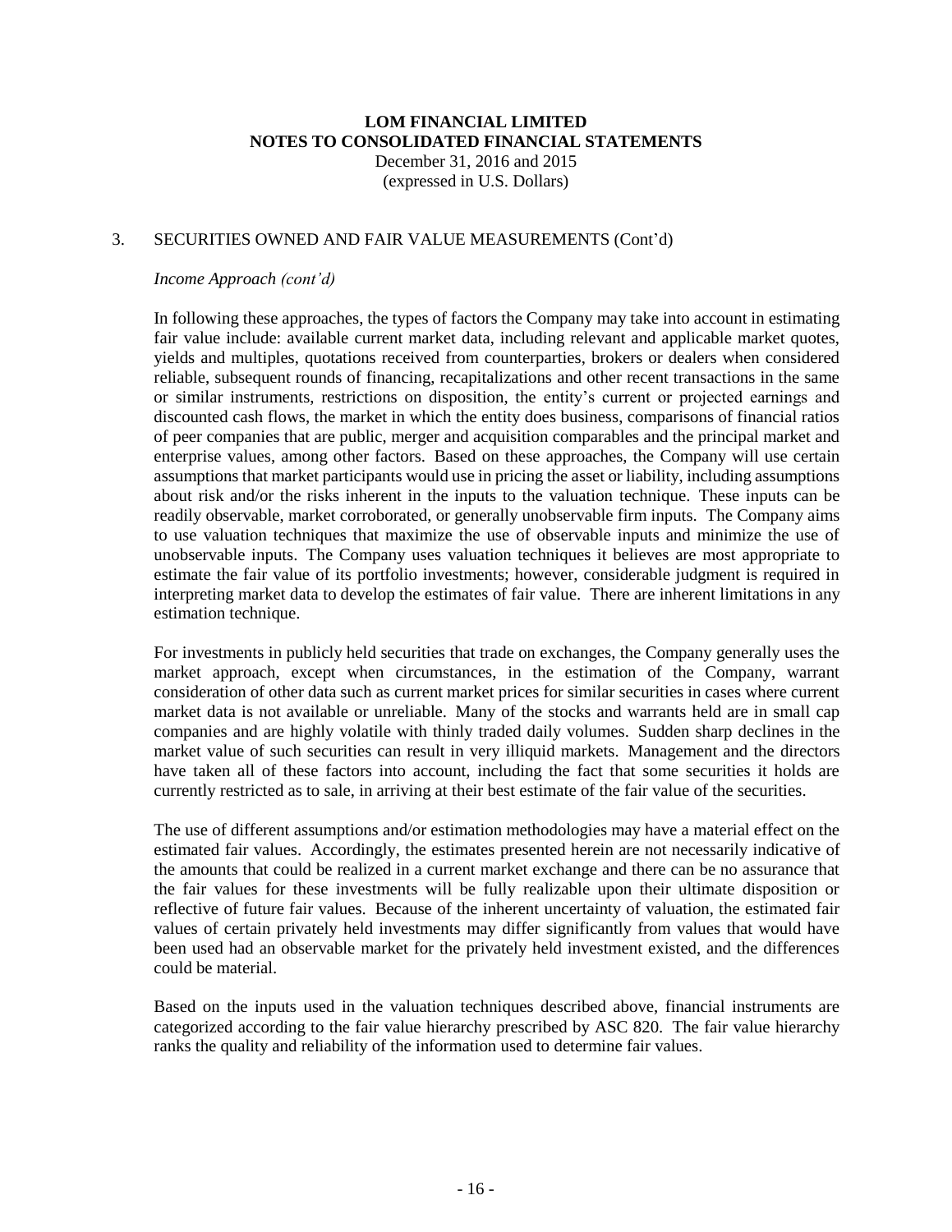#### 3. SECURITIES OWNED AND FAIR VALUE MEASUREMENTS (Cont'd)

#### *Income Approach (Cont'd)*

Financial assets carried at fair value are classified and disclosed in one of the following three categories:

- Level 1 Observable inputs that reflect quoted market prices are available in active markets for identical assets or liabilities as of the reporting date. The types of investments in Level 1 include listed equities and monetary gold.
- Level 2 Observable inputs, other than Level 1 prices, such as quoted prices in active markets for similar assets and liabilities, quoted prices for identical or similar assets and liabilities in markets that are not active, or other inputs that are observable or can be corroborated by observable market data. Investments in this category include less liquid and restricted equity securities and securities in markets for which there are few transactions (inactive markets).
- Level 3 Unobservable inputs that are supported by little or no market activity and that are significant to the fair value of the assets or liabilities. This includes certain pricing models, discounted cash flow methodologies and similar techniques that use significant unobservable inputs. Investments in this category include investments in private companies.

In certain cases, the inputs used to measure fair value may fall into different levels of the fair value hierarchy. In such cases, the assignment of the asset within the fair value hierarchy is based on the lowest level of input that is significant to the fair value measurement. The Company's assessment of the significance of a particular input to the fair value measurement in its entirety requires judgment, and considers factors specific to the asset.

When determination is made to classify a financial instrument within Level 3, the determination is based upon the lack of significance of the observable parameters to the overall fair value measurement. However, the fair value determination for Level 3 financial instruments may include observable components.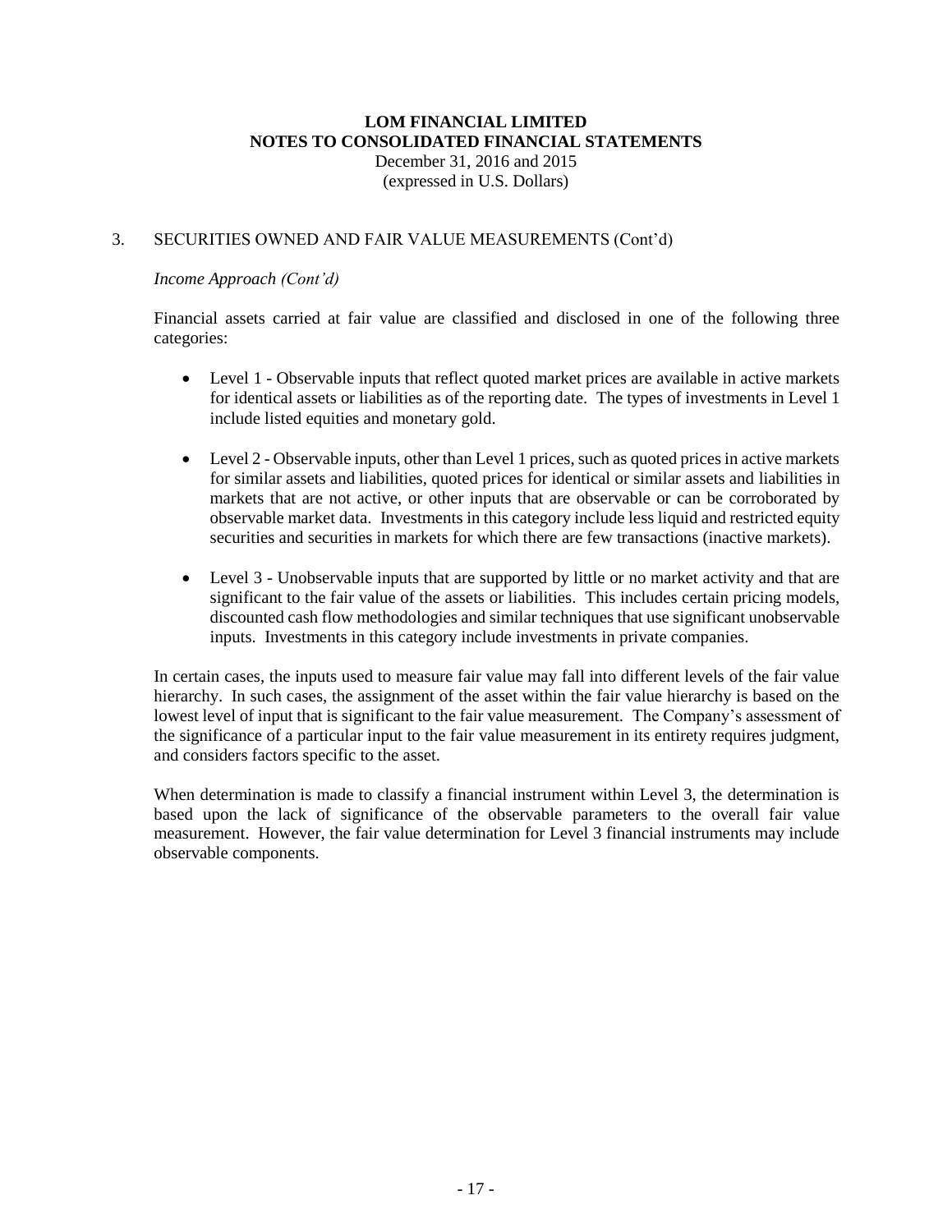#### 3. SECURITIES OWNED AND FAIR VALUE MEASUREMENTS (Cont'd)

The following are the Company's major categories of assets measured at fair value on a recurring basis at December 31, 2016 and 2015, categorized by the ASC 820 fair value hierarchy:

|                                            |                      | Fair Value Measurements at December 31, 2016 Using: |                 |                 |
|--------------------------------------------|----------------------|-----------------------------------------------------|-----------------|-----------------|
|                                            | <b>Quoted Prices</b> |                                                     |                 |                 |
|                                            | in Active            | Significant                                         |                 |                 |
|                                            | Markets for          | Other                                               | Significant     |                 |
|                                            | Identical            | Observable                                          | Unobservable    |                 |
|                                            | Assets               | Inputs                                              | Inputs          |                 |
| Description                                | (Level 1)            | (Level 2)                                           | (Level 3)       | Total           |
| Assets:                                    |                      |                                                     |                 |                 |
| <b>Equity Securities:</b>                  |                      |                                                     |                 |                 |
| Financial services                         | \$                   | \$<br>920                                           | \$              | \$<br>920       |
| Investment exchange                        |                      |                                                     | 1,006,392       | 1,006,392       |
| Restaurant                                 |                      | 70                                                  |                 | 70              |
| Consumer discretionary                     |                      | 1,355                                               |                 | 1,355           |
| Media                                      |                      |                                                     | 1,457,204       | 1,457,204       |
| Mining                                     | 16                   | 76,187                                              | 389,567         | 465,770         |
| <b>Utilities</b>                           | 1,269                |                                                     |                 | 1,269           |
| Telecommunication                          |                      | 86                                                  | 18,595          | 18,681          |
| O <sub>il</sub>                            |                      | 6,200                                               |                 | 6,200           |
| <b>Biotech</b>                             |                      |                                                     | 13,488          | 13,488          |
| Other                                      | 4,635                | 3,098                                               |                 | 7,733           |
| <b>Total Equity Securities</b>             | 5,920                | 87,916                                              | 2,885,246       | 2,979,082       |
| <b>Commodities:</b>                        |                      |                                                     |                 |                 |
| Gold                                       | 217,520              |                                                     |                 | 217,520         |
| <b>Total Assets</b>                        | \$<br>223,440        | \$<br>87,916                                        | \$<br>2,885,246 | \$<br>3,196,602 |
| <b>Liabilities:</b><br><b>Commodities:</b> |                      |                                                     |                 |                 |
| Gold                                       | \$<br>73,596         | \$                                                  | \$              | \$<br>73,596    |
| <b>Total Liabilities</b>                   | \$<br>73,596         | \$                                                  | \$              | \$<br>73,596    |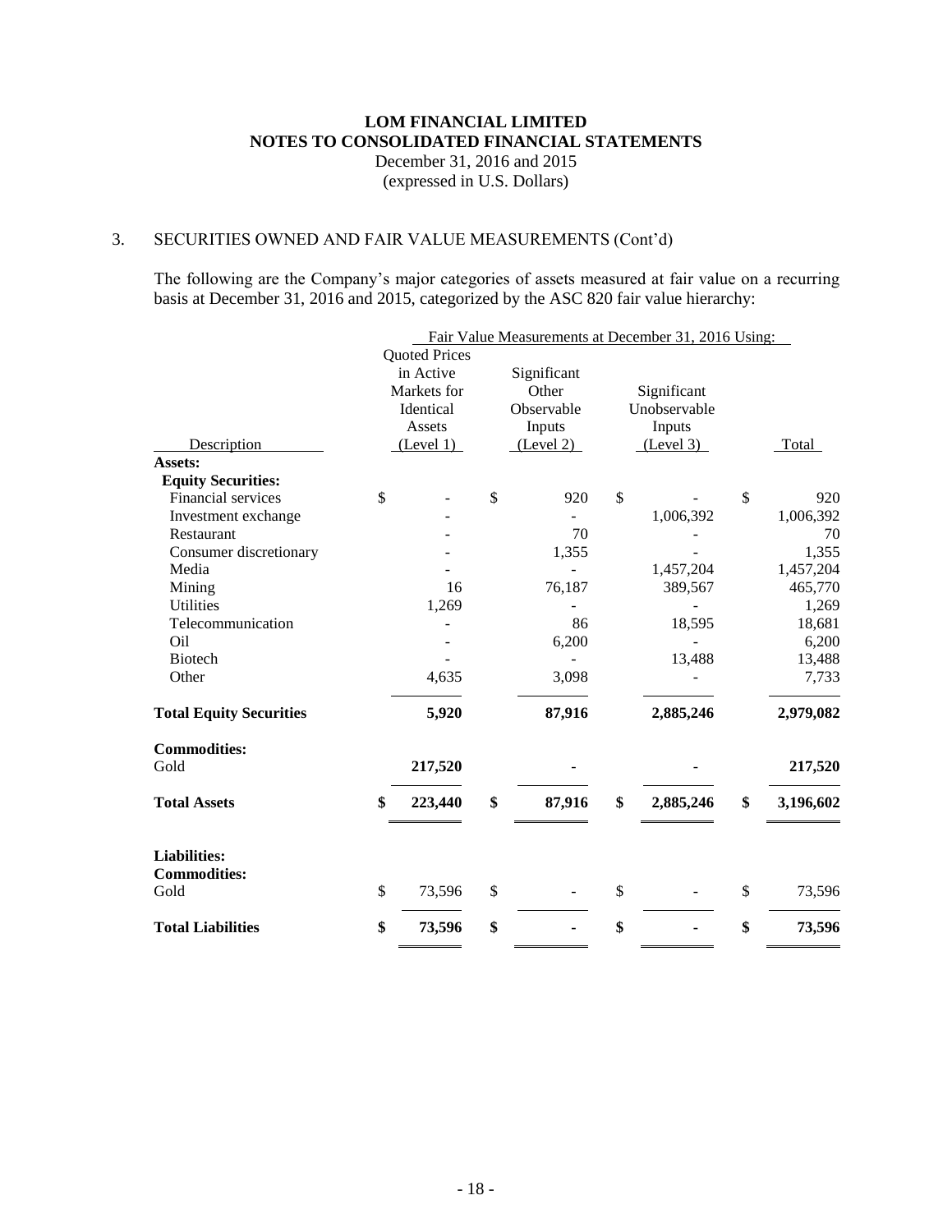# 3. SECURITIES OWNED AND FAIR VALUE MEASUREMENTS (Cont'd)

|                                            |                      | Fair Value Measurements at December 31, 2015 Using: |                 |                 |
|--------------------------------------------|----------------------|-----------------------------------------------------|-----------------|-----------------|
|                                            | <b>Quoted Prices</b> |                                                     |                 |                 |
|                                            | in Active            | Significant                                         |                 |                 |
|                                            | Markets for          | Other                                               | Significant     |                 |
|                                            | Identical            | Observable                                          | Unobservable    |                 |
|                                            | Assets               | Inputs                                              | Inputs          |                 |
| Description                                | (Level 1)            | (Level 2)                                           | (Level 3)       | Total           |
| Assets:                                    |                      |                                                     |                 |                 |
| <b>Equity Securities:</b>                  |                      |                                                     |                 |                 |
| Financial services                         | \$<br>253,500        | \$<br>871                                           | \$              | \$<br>254,371   |
| Life insurance                             |                      | 590                                                 |                 | 590             |
| Investment exchange                        |                      |                                                     | 922,526         | 922,526         |
| Restaurant                                 |                      | 70                                                  |                 | 70              |
| Consumer discretionary                     |                      | 12,896                                              |                 | 12,896          |
| Media                                      |                      |                                                     | 1,258,403       | 1,258,403       |
| Mining                                     | 20,963               | 35,874                                              | 425,935         | 482,772         |
| <b>Utilities</b>                           | 643                  |                                                     |                 | 643             |
| Telecommunication                          |                      | 87                                                  | 18,071          | 18,158          |
| O <sub>il</sub>                            |                      | 8,034                                               |                 | 8,034           |
| <b>Biotech</b>                             |                      |                                                     | 13,488          | 13,488          |
| Other                                      | 1,712                | 759                                                 |                 | 2,471           |
| <b>Total Equity Securities</b>             | 276,818              | 59,181                                              | 2,638,423       | 2,974,422       |
| <b>Total Assets</b>                        | \$<br>276,818        | \$<br>59,181                                        | \$<br>2,638,423 | \$<br>2,974,422 |
| <b>Liabilities:</b><br><b>Commodities:</b> |                      |                                                     |                 |                 |
| Gold                                       | \$<br>223,871        | \$                                                  | \$              | \$<br>223,871   |
| <b>Total Liabilities</b>                   | \$<br>223,871        | \$                                                  | \$              | \$<br>223,871   |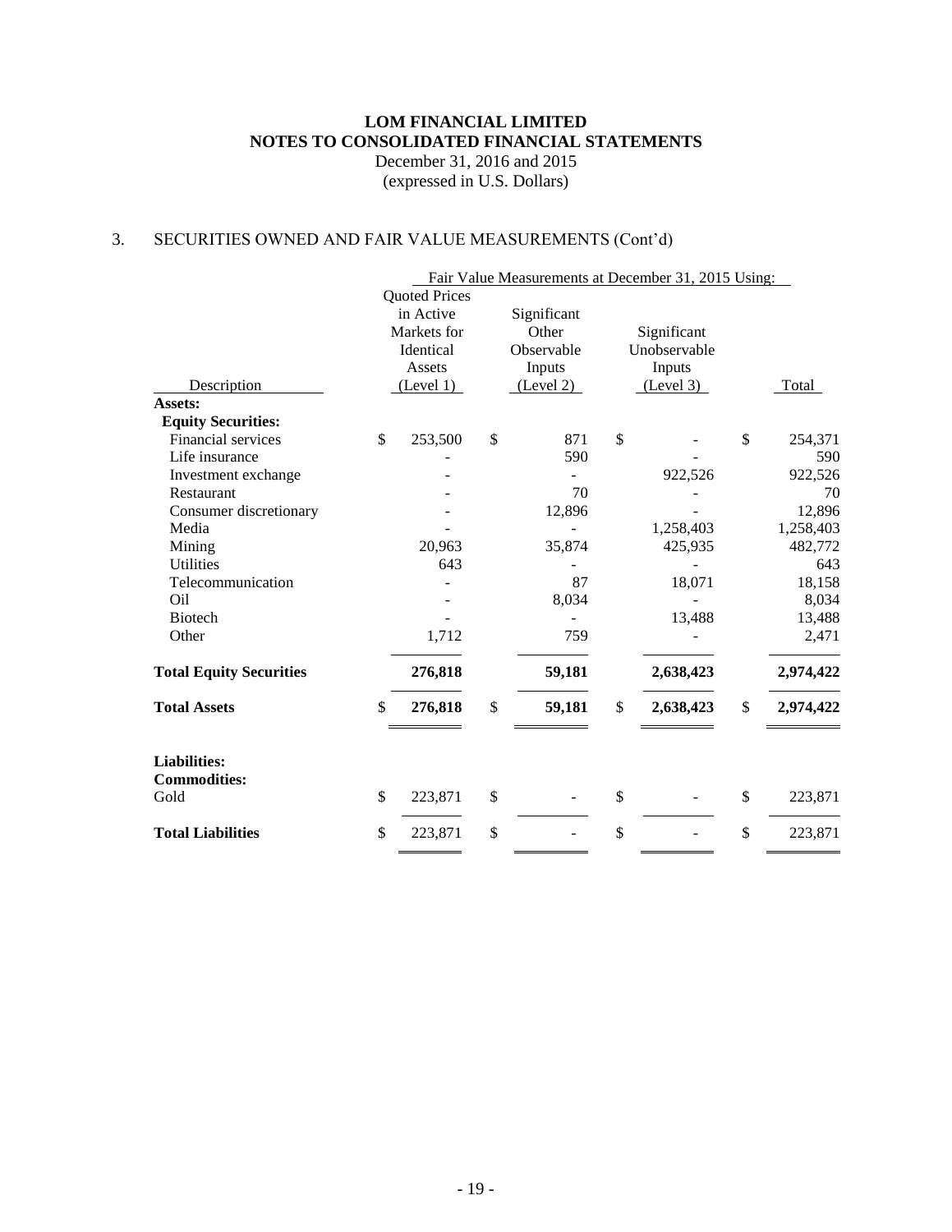#### 3. SECURITIES OWNED AND FAIR VALUE MEASUREMENTS (Cont'd)

The following is a reconciliation of the beginning and ending balances for the Company's assets measured at fair value on a recurring basis using significant unobservable inputs (Level 3) during the year ended December 31, 2016 and 2015:

| 2016            |                                           | Privately Held<br>Securities<br>2015 |
|-----------------|-------------------------------------------|--------------------------------------|
|                 |                                           |                                      |
| \$<br>2,638,423 | \$.                                       | 2,766,657                            |
|                 |                                           |                                      |
| 135,802         |                                           | 18,855                               |
|                 |                                           |                                      |
| 111,021         |                                           | (147,089)                            |
|                 |                                           |                                      |
| \$              | \$.                                       | 2,638,423                            |
|                 |                                           |                                      |
| \$<br>111,021   | \$                                        | (147,089)                            |
|                 | Privately Held<br>Securities<br>2,885,246 |                                      |

The Company has obtained independent valuations to estimate the fair value of three investments held in privately held securities. For purposes of valuing privately held securities, fair value is defined as the amount at which a minority common stock interest in a privately held enterprise could be bought or sold in a current transaction between unrelated willing parties, that is, other than in a forced or liquidation sale. The methodology used in determining fair value uses a variety of factors giving each factor a weighting. When evidence supports a change to the carrying value from the transaction price, adjustments will be made to reflect expected exit values in the investment's principal market under current market conditions. The three investments are Bermuda Press (Holdings) Limited ("Bermuda Press"), The Bermuda Stock Exchange ("BSX"), and Pembrook Mining Corp. ("Pembrook"). The Company's investments in Bermuda Press, BSX and Pembrook are included in Level 3 of the fair value hierarchy at December 31, 2016 and 2015.

Bermuda Press' valuation is determined by using the market approach, by utilizing a combination of weightings between the net asset value method and the quoted market price method. At December 31, 2016, the fair value of the Company's investment in Bermuda Press was determined to be \$1,457,204 (2015 - \$1,258,403).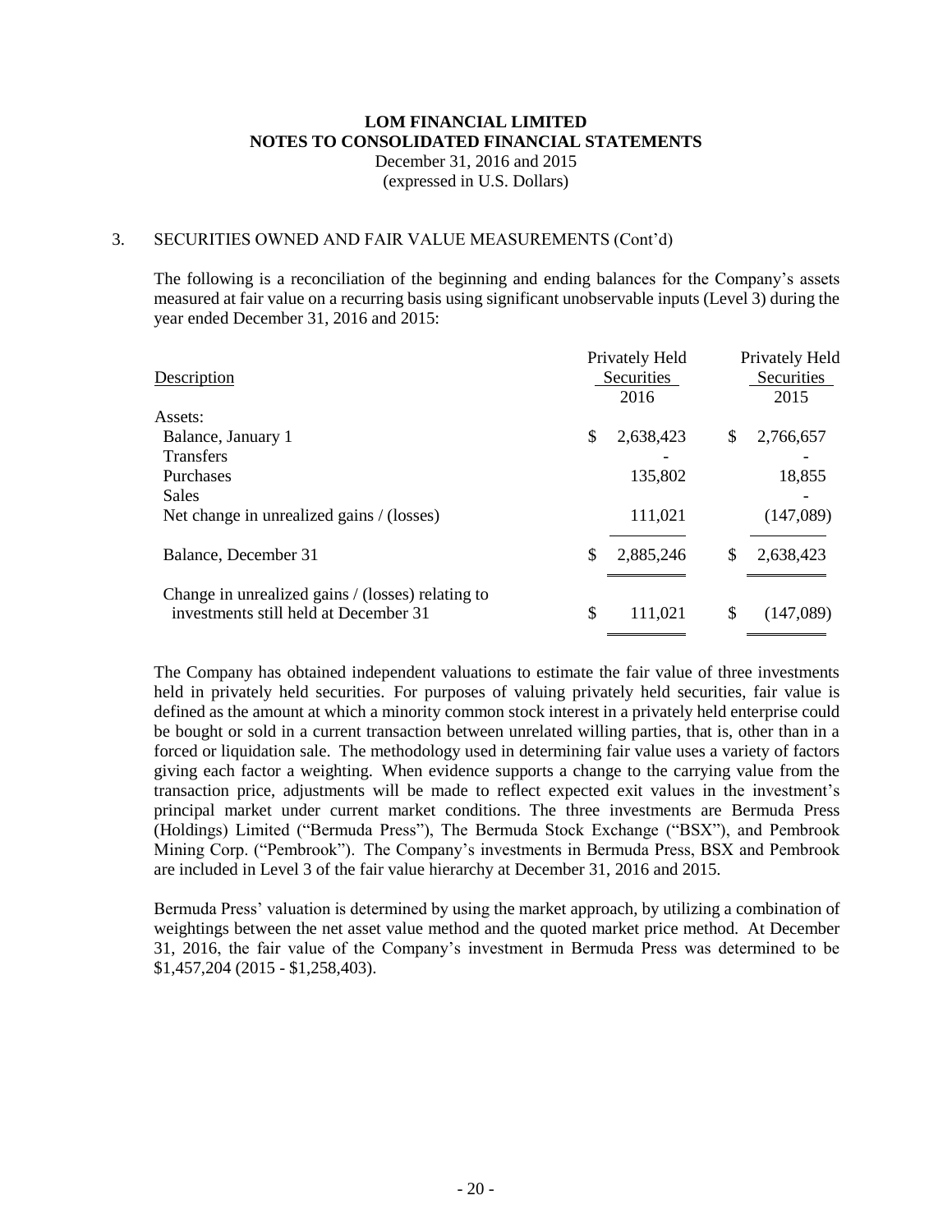#### 3. SECURITIES OWNED AND FAIR VALUE MEASUREMENTS (Cont'd)

The investment in the BSX, which amounts to approximately 15% of the total outstanding shares at December 31, 2016 and 2015, is valued at \$1,006,392 as of December 31, 2016 (2015 - \$922,526). The shares of BSX are not traded in an active market and management has estimated the fair value by using combination of weightings including the market approach and the income approach. Market approach valuation techniques used included the guideline public company transaction method, guideline own company stock transaction method and guideline public company comparable method. The income approach method utilized the discounted cash flow method.

Pembrook's valuation is by using the market approach, which was determined by using the guideline own company stock transaction method. At December 31, 2016, the fair value of the Company's investment in Pembrook was determined to be \$353,865 (2015 - \$425,935).

Ongoing reviews are conducted by the Company's management on all privately held securities based on an assessment of the underlying investments from the inception date through the most recent valuation date.

#### *Derivatives*

As of December 31, 2016, the Company was short 3 derivative futures contracts (2015 - Nil contracts consisting of short gold mini futures) which would have been used as hedges against quantities of physical gold held in inventory by the Company. These derivatives are traded on recognized commodity exchanges and the Company executes the trades through a broker on a net margin basis, each contract representing 33.2 fine troy ounces of gold. As of December 31, 2016, the underlying notional value of the short contracts was \$111,081 (2015 - \$Nil) compared to a cost of \$112,640 (2015 - \$Nil) resulting in an unrealized loss of \$1,559 (2015 - \$Nil). Because the contracts are executed on a net margin basis, the Company recorded only the unrealized gain in the financial statements.

At December 31, 2016, the volume of the Company's derivative activities based on their notional amounts and number of contracts, categorized by primary underlying risk, are as follows:

| Primary Underlying Risk        | Underlying          | Number       |
|--------------------------------|---------------------|--------------|
| Commodities                    | Contract Size       | of Contracts |
|                                | 33.2 ounces of Fine |              |
| <b>Short Gold Mini Futures</b> | Troy Gold           | 211          |

During the year ended December 31, 2016, the Company recorded profits of \$60,799 (2015 – realised losses of \$26,556) from derivative trades, hedging its physical gold held for resale to customers.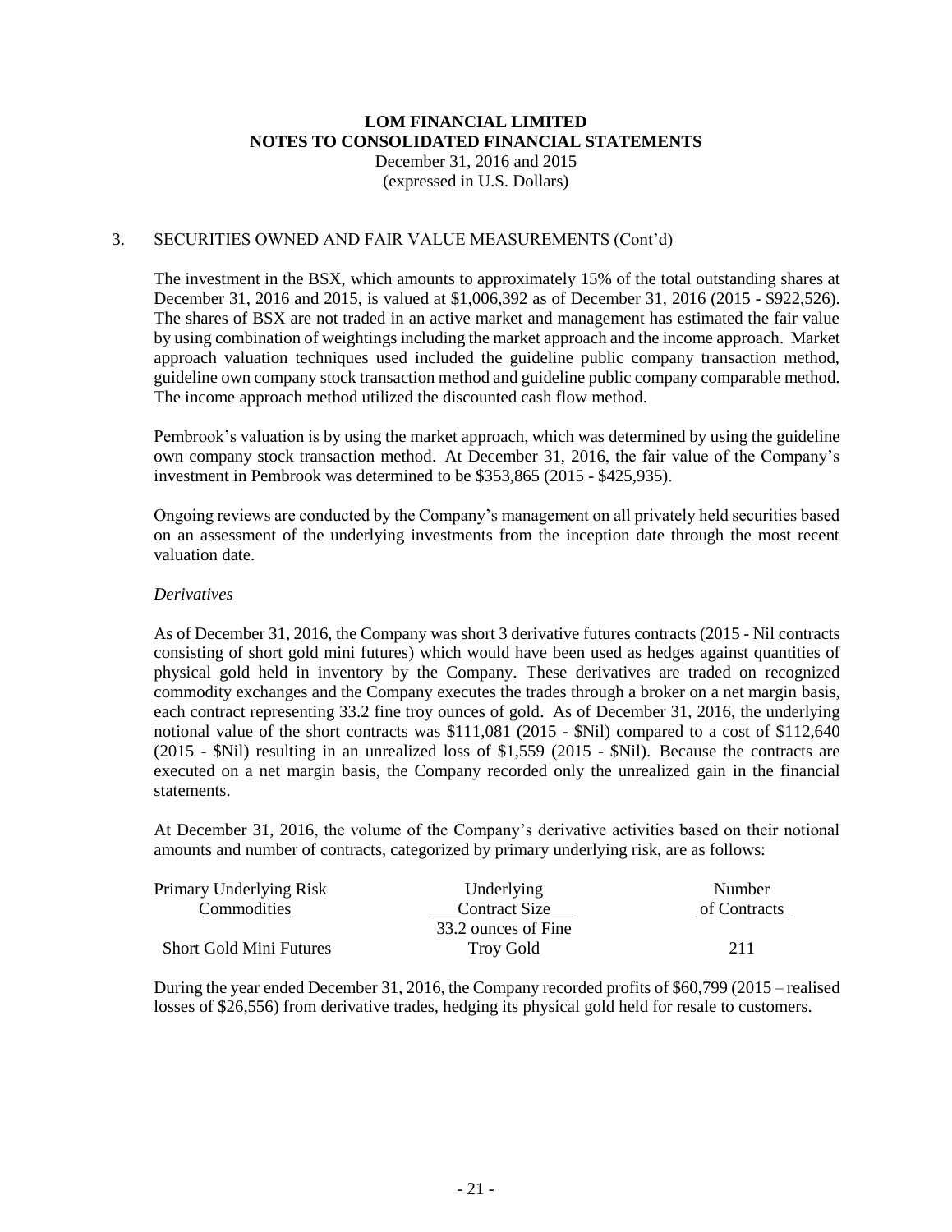(expressed in U.S. Dollars)

# 4. EQUITY INVESTMENT IN ST. GEORGES GROUP LIMITED

|                                   | 2016                      | 2015 |
|-----------------------------------|---------------------------|------|
| St. Georges Group Limited ("SGG") | $$1,665,005$ $$1,556,360$ |      |

The Company owns 127,750 (39.92%) ordinary shares of SGG, an affiliate, which is accounted for under the equity method. The Company also engages in certain transactions with SGG (See Note 9).

SGG provides management services through its wholly owned subsidiaries. The Company's share of the net income of SGG for the year ended December 31, 2016 was  $$108,645$  (2015 –  $$279,859$ ).

Components of net change in investments recorded under the equity method:

|                                  |    | 2016         |    | 2015      |
|----------------------------------|----|--------------|----|-----------|
| Opening balance, January 1       | \$ | 1,556,360    | \$ | 1,276,501 |
| Net income<br>Dividends received |    | 108,645<br>- |    | 279,859   |
| Net change                       |    | 108,645      |    | 279,859   |
| Closing balance, December 31     | S  | 1,665,005    | S  | 1,556,360 |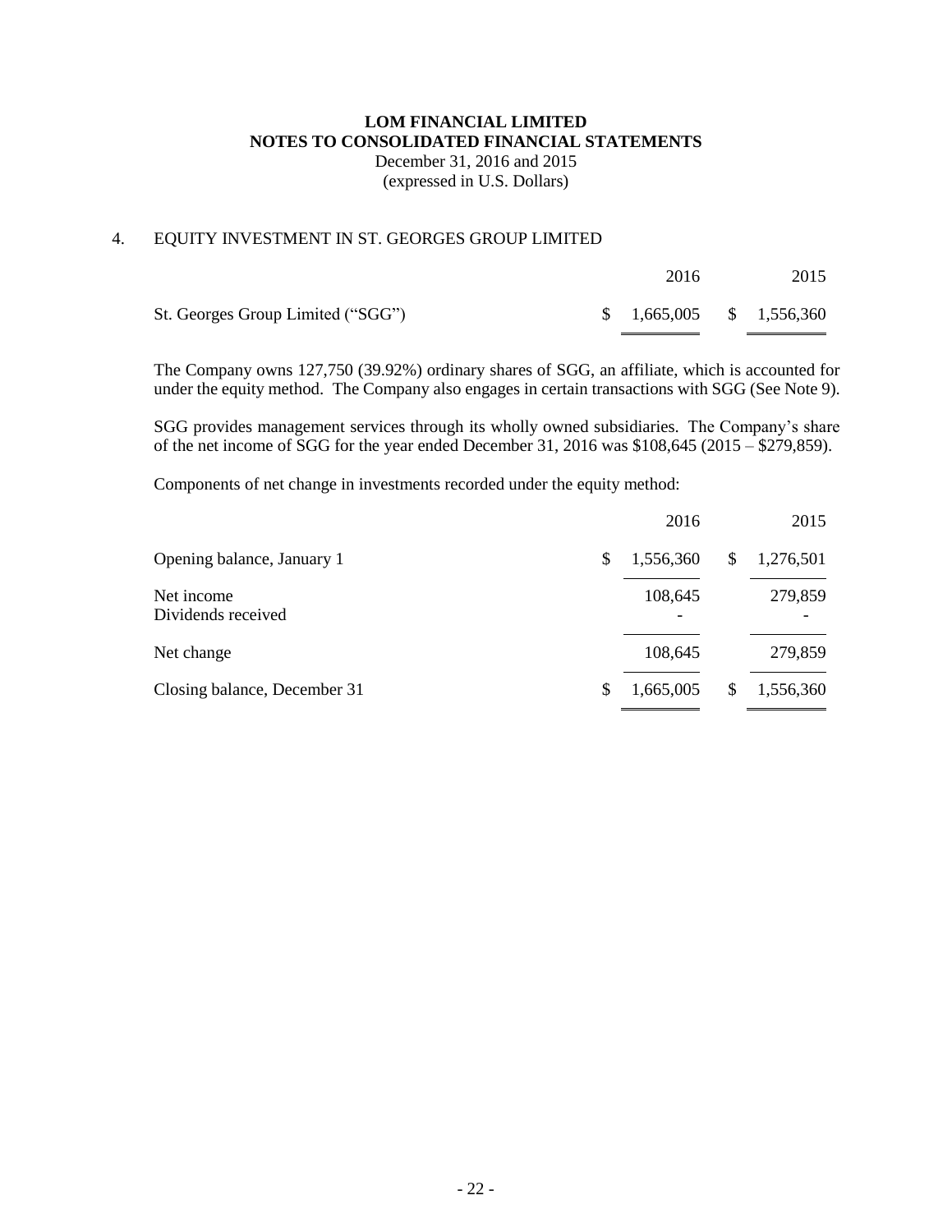December 31, 2016 and 2015

(expressed in U.S. Dollars)

#### 5. PROPERTY AND EQUIPMENT

Property and equipment consists of the following:

| 2016                           |     | Cost       |     | Accumulated<br>Depreciation | Net Carrying<br>Value |
|--------------------------------|-----|------------|-----|-----------------------------|-----------------------|
| <b>Building</b>                | \$  | 8,559,374  | \$. | (3,670,838)                 | 4,888,536             |
| Freehold land                  |     | 2,008,192  |     |                             | 2,008,192             |
| Computer hardware and software |     | 1,717,942  |     | (1,554,896)                 | 163,046               |
| Fixtures and fittings          |     | 540,096    |     | (532, 486)                  | 7,610                 |
| Leasehold improvements         |     | 236,412    |     | (229, 933)                  | 6,479                 |
| Machinery and equipment        |     | 489,864    |     | (329, 876)                  | 159,988               |
|                                | \$  | 13,551,880 | \$  | (6,318,029)                 | \$<br>7,233,851       |
|                                |     |            |     | Accumulated                 | Net Carrying          |
| 2015                           |     | Cost       |     | Depreciation                | Value                 |
| <b>Building</b>                | \$  | 8,559,374  | \$. | (3,456,279)                 | \$<br>5,103,095       |
| Freehold land                  |     | 2,008,192  |     |                             | 2,008,192             |
| Computer hardware and software |     | 1,649,744  |     | (1,404,432)                 | 245,312               |
| Fixtures and fittings          |     | 537,086    |     | (527, 173)                  | 9,913                 |
| Leasehold improvements         |     | 323,682    |     | (308, 349)                  | 15,333                |
| Machinery and equipment        |     | 528,534    |     | (495, 546)                  | 32,988                |
|                                | \$. | 13,606,612 | \$  | (6, 191, 779)               | \$<br>7,414,833       |
|                                |     |            |     |                             |                       |

During the year ended December 31, 2016, the Company disposed of property and equipment to the value of \$276,633 (2015 - \$6,453) with accumulated depreciation of \$276,633 (2015 - \$587) realizing a gain of \$Nil (2015 - \$279).

#### 6. SHARE CAPITAL AND ADDITIONAL PAID-IN CAPITAL

The Board of Directors authorized the Company in 2015 to purchase up to 200,000 of its own shares from existing shareholders at no fixed price per share and that the shares repurchased be retired. Such repurchase is subject to appropriate market conditions and repurchases will only be made in the best interest of the Company. During the year, the Company repurchased 24,372 (2015 – 38,120) shares in the open market at an average price of \$2.30 (2015 - \$2.27) per share, for cash. These shares were immediately retired upon repurchase.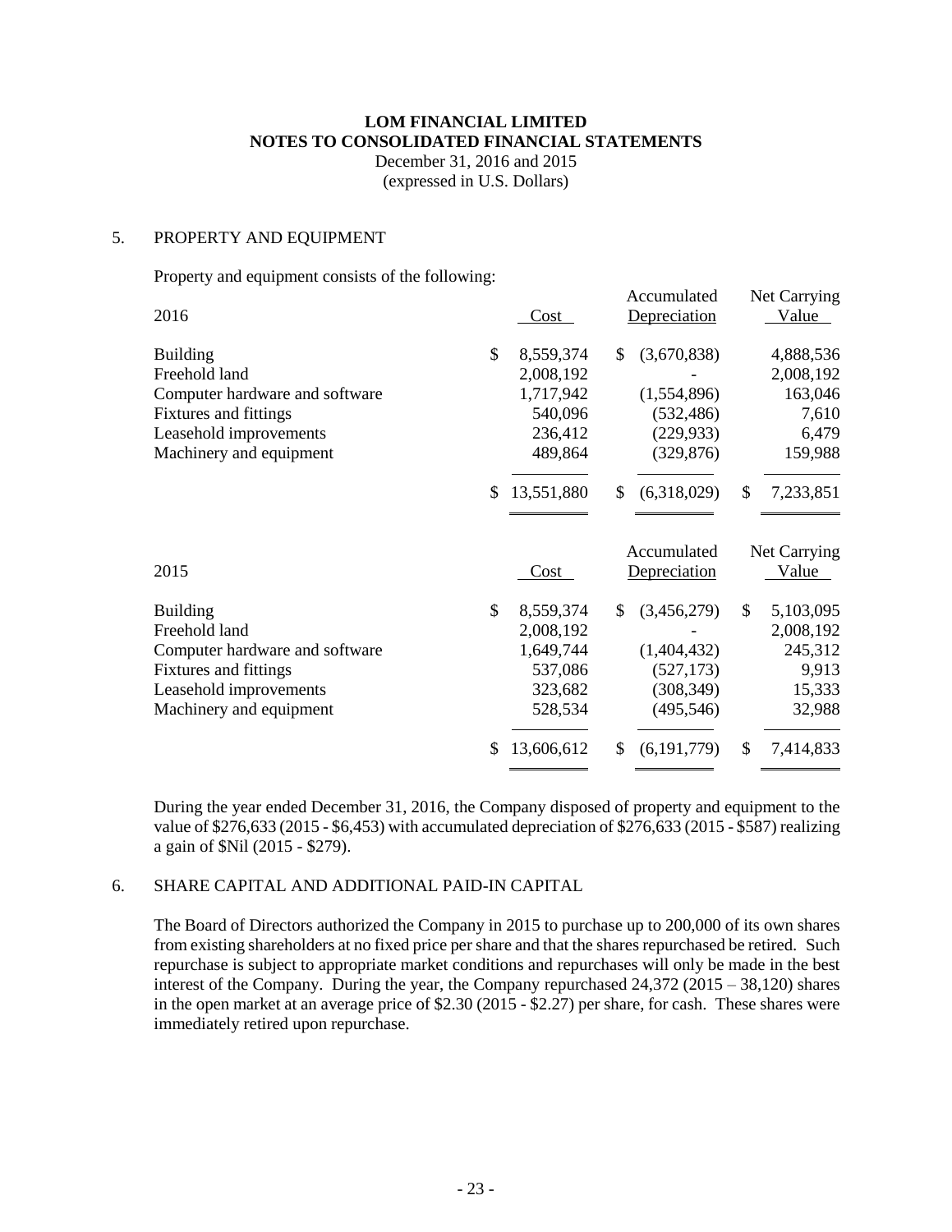(expressed in U.S. Dollars)

# 7. RECEIVABLES FOR ISSUANCE OF COMMON SHARES

As of December 31, 2016, receivables for issuance of common shares relating to previous stock option exercises amounted to \$Nil (2015 - \$46,300). During the year, the outstanding balance was fully repaid.

# 8. ASSETS UNDER MANAGEMENT

Cash, securities and properties held in the Company's role as custodian for customers are not included in the consolidated balance sheet as they are not the property of the Company. The Company is licensed by the Bermuda Monetary Authority under the Investment Business Act of 2003 and approved to hold client assets. The assets under management include LOM's investments, the LOM Sponsored Funds and the clients' investments which are included in the LOM Sponsored Funds. The fair value of assets under management as of December 31, 2016 is approximately \$684 million (2015 - \$635 million).

# 9. RELATED PARTY TRANSACTIONS

During the year, the Company earned broking fee revenue from accounts in which related parties have an interest of \$96,613 (2015 - \$130,100). The Company also paid interest of \$24,963 (2015 - \$38,746) and received interest of \$143,138 (2015 - \$164,269) from these same accounts.

During the year, the Company had transactions with shareholders who are also directors and employees of the Company. These transactions consisted of commission expenses of \$768,166 (2015 - \$811,253).

During the year, the Company earned rent and service charge income from related parties of \$322,238 (2015 - \$316,478). In addition, the Company also earned \$111,920 (2015 - \$94,050) for information technology services, recorded in other income, of which \$43,384 (2015 - \$34,710) is still outstanding at year end. During the year, the Company paid \$40,995 (2015 - \$37,608) for corporate services, recorded in professional fees, provided by St Georges Services Limited, a subsidiary of SGG. However, \$9,445 (2015 – \$9,417) of this amount, related to payments for annual government fees.

During the year, the Company earned management and performance fees during the year of \$1,685,573 (2015 - \$1,697,872) from the LOM Sponsored Funds, of which \$439,629 (2015 - \$455,464) was included in accounts receivable at year end. The Company is also the custodian for the LOM Sponsored Funds and received a custodial fee, recorded in administrative and custody fees, of \$44,327 (2015 - \$62,804) for these services, of which \$11,239 (2015 - \$11,693) was included in accounts receivable at year end. The Company also earned director fees of \$60,000 (2015 - \$30,000) from the LOM Sponsored Funds.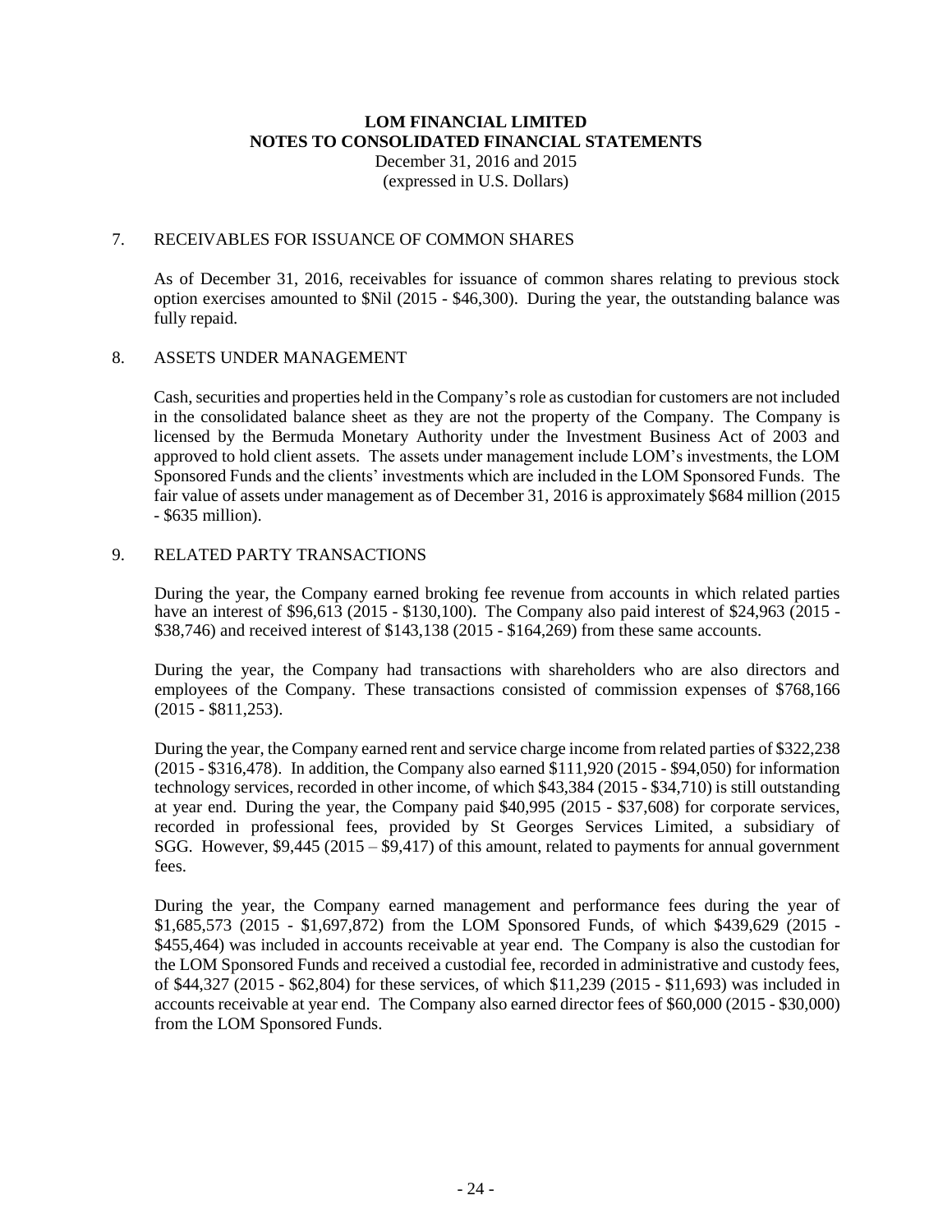(expressed in U.S. Dollars)

# 9. RELATED PARTY TRANSACTIONS (Cont'd)

On September 20, 2013, the Company approved a loan facility of \$1,000,000 at an interest rate of 8% with a maturity date of October 31, 2014 to a company in which two LOMF Directors also held Director positions. A second facility with a three month duration and 8% interest rate was agreed on March 20, 2014 for \$650,000 with a maturity date of June 30, 2014. After expiry of the previous loans, a further facility was agreed on February 17, 2015 for \$500,000 at an interest rate of 7% maturing on December 31, 2015 and a final loan was agreed on May 11, 2015 maturing on June 30, 2016 at an interest rate of 7%. This loan was fully repaid on January 8, 2016 and the facility terminated. At December 31, 2016, there were no loans outstanding (2015 - \$21,653). During the year, the Company earned net interest income of \$69 (2015 - \$16,059) on these loans.

# 10. OFF-BALANCE SHEET AND OTHER RISKS

In the normal course of trading, the Company is party to certain financial instruments with off-balance sheet risk, where the risk of potential loss due to changes in the market ("market risk") or failure of the other party to the transaction to perform (credit risk) exceeds the related amounts recorded. The Company attempts to manage these risks on an aggregate basis along with the risks associated with its investing activities as part of its overall risk management policies. Refer to Note 13 for client related off-balance sheet risks.

#### *Credit Risk*

The Company is potentially subject to credit risk associated with its cash and cash equivalents and securities owned. The Company's credit risk is equal to the replacement cost at the then-estimated fair value of the instrument, less recoveries. As the Company places its cash and cash equivalents and securities with major international and local financial institutions, management believes that the risk of incurring losses on these financial instruments is remote and that losses, if any, would not be material.

#### *Liquidity Risk*

The Company is potentially subject to liquidity risk on some of its non-marketable or illiquid securities owned. As a result, the Company may be unable to realize the full fair value of these securities since it may not be able to liquidate its positions in a timely manner.

#### *Market Risk*

The Company is subject to market risk on its securities owned. As a result of changes in market conditions, the values of these financial instruments will fluctuate.

#### *Currency Risk*

From time to time, the Company holds positions that are exposed to changes in foreign exchange rates (currency risk) whose gains or losses may exceed the related amounts recorded. The fair value may change based on the fluctuations in the value of these underlying currencies.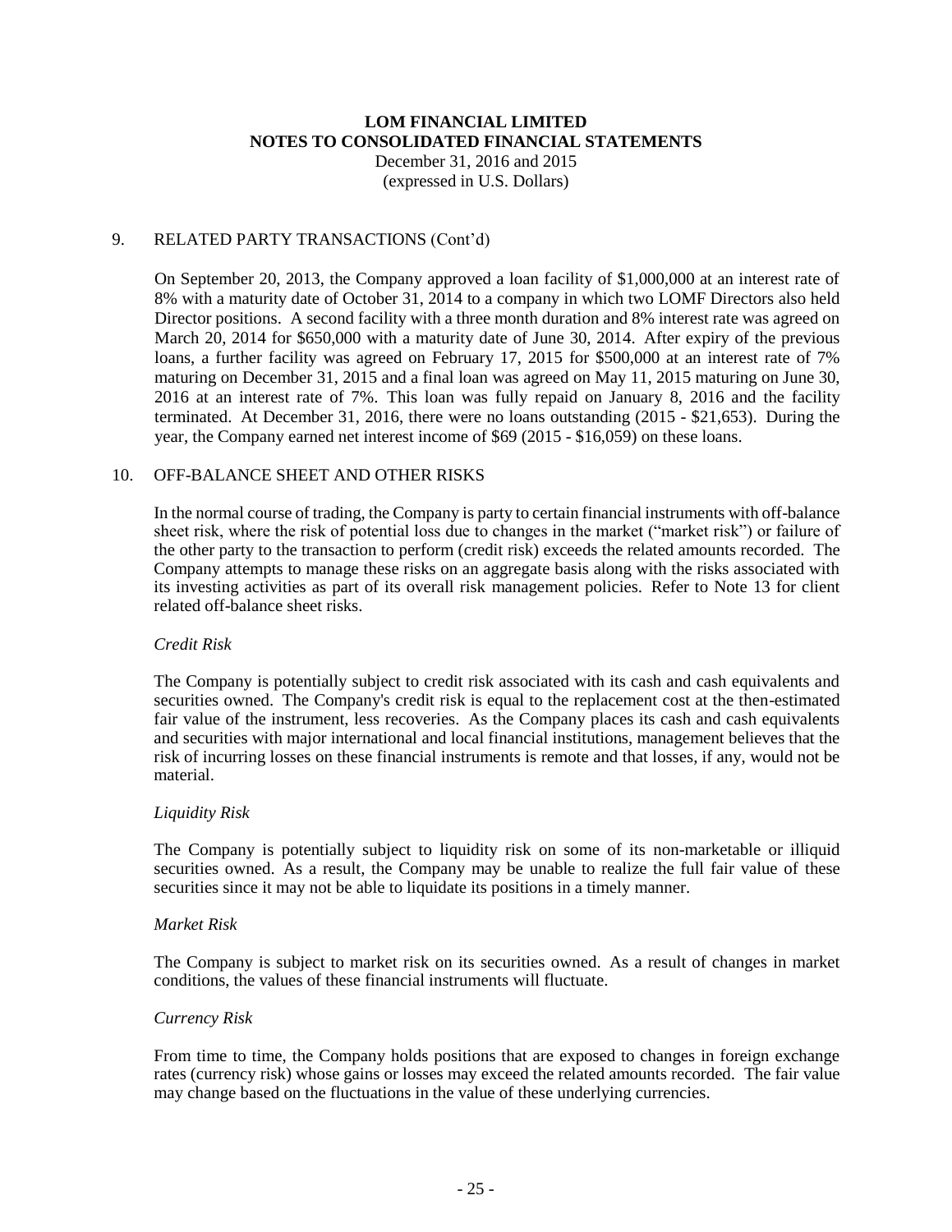December 31, 2016 and 2015 (expressed in U.S. Dollars)

#### 11. FUTURE LEASE PAYMENTS

The Company leases office space under operating leases for certain of its overseas operations. Future annual minimum lease payments (excluding real estate taxes and maintenance costs) are as follows:

| For the Years Ending<br>December 31, |   | Amount                       |
|--------------------------------------|---|------------------------------|
| 2017<br>2018<br>2019                 |   | 126,902<br>103,477<br>70,010 |
| Total                                | S | 300,389                      |

Operating lease rent expense (including real estate taxes and maintenance costs) were \$100,634 (2015  $-$  \$91,234).

#### 12. INCOME TAXES

The Company accounts for income taxes in accordance with ASC 740 "Income Taxes" ("ASC 740"). ASC 740 clarifies the accounting for uncertainty in income taxes recognized in financial statements and requires the impact of a tax position to be recognized in the financial statements if that position is more likely than not of being sustained by the taxing authority. ASC 740 also provides guidance on de-recognition, classification, interest and penalties, accounting in interim periods, disclosure and transition.

The Company is not subject to, and does not anticipate becoming subject to, income taxes in any jurisdiction in which it currently operates, other than in the United Kingdom and the Philippines. LOM (UK) Limited and Global Admin Inc. are subject to income taxes. The Company has assessed and concluded that, no uncertain tax positions were required to be recorded, and the Company has not recognized any penalties, interest or any tax effect related to uncertain tax positions.

A reconciliation of the statutory income tax rates applied to the Company's net income from LOM (UK) Limited for the years ended December 31, 2016 and 2015 is as follows: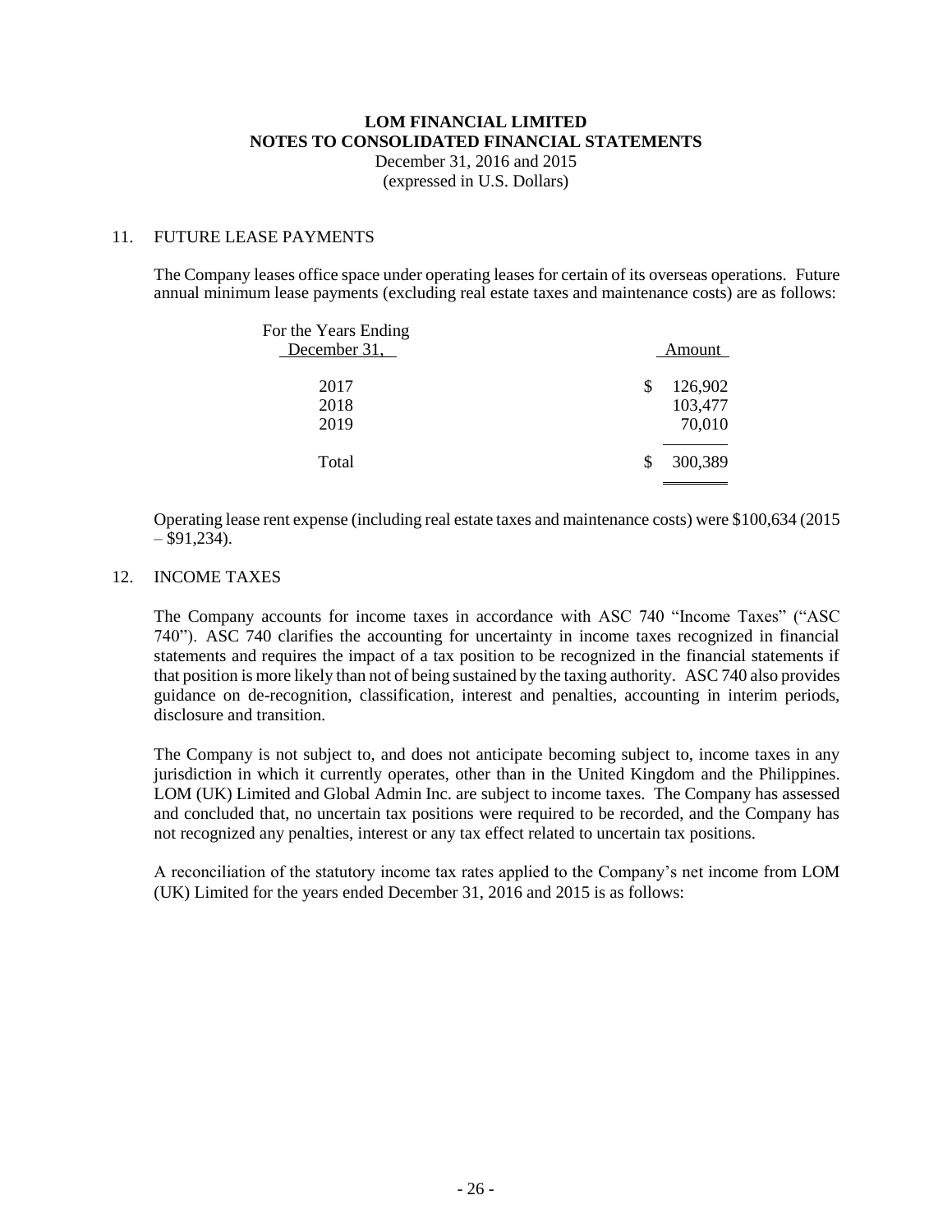December 31, 2016 and 2015 (expressed in U.S. Dollars)

# 12. INCOME TAXES (Cont'd)

Provision for income taxes consist of the following:

|                                                                                                                                      |    | 2016              |     | 2015            |
|--------------------------------------------------------------------------------------------------------------------------------------|----|-------------------|-----|-----------------|
| Income tax benefit for foreign operations at statutory<br>rate in effect of $20\%$ ( $2015 - 20.25\%$ )                              | \$ | 5,522             | \$. | (24, 345)       |
| Depreciation in excess of capital allowances<br>Capital allowance in excess of depreciation<br>Unutilised tax losses carried forward |    | 6,050<br>(11,572) |     | 7,298<br>17,047 |
|                                                                                                                                      |    | (5,522)           |     | 24,345          |
| Current tax charge for the year                                                                                                      | S  |                   | S   |                 |

LOM (UK) Limited, has a deferred tax asset of approximately \$113,625 (2015 – \$142,713), arising predominantly from availability of net operating losses to be deducted from future taxable income. The asset has not been recognized and a full valuation allowance is provided for as there is no certainty that sufficient income will arise in future accounting periods.

#### 13. COMMITMENTS, CONTINGENCIES AND OFF-BALANCE SHEET RISK

#### *Client Activities*

In the normal course of business, the Company's client activities include execution, settlement, and financing of various client securities and commodities transactions. These activities may expose the Company to off-balance sheet risk in the event the client is unable to fulfill its contractual obligations and the Company has to sell the financial instrument underlying the contract at a loss. The Company attempts to mitigate this risk by adhering to strict policies requiring client acceptance procedures prior to the execution of any transactions.

The Company's client securities activities' are transacted on either a cash or margin basis. In margin transactions, the Company extends credit to the client collateralized by cash and securities in the client's account. The Company seeks to control the risks associated with its client activities by requiring clients to maintain margin collateral in compliance with various regulatory, exchange, and internal guidelines. The Company monitors required margin levels daily and, pursuant to such guidelines, requires the clients to deposit additional collateral or reduce positions when necessary. Such transactions may expose the Company to significant off-balance sheet risk in the event the margin is not sufficient to fully cover losses which clients may incur. In the event the client fails to satisfy its obligations, the Company may be required to purchase or sell the collateral at prevailing market prices in order to fulfill the client's obligations.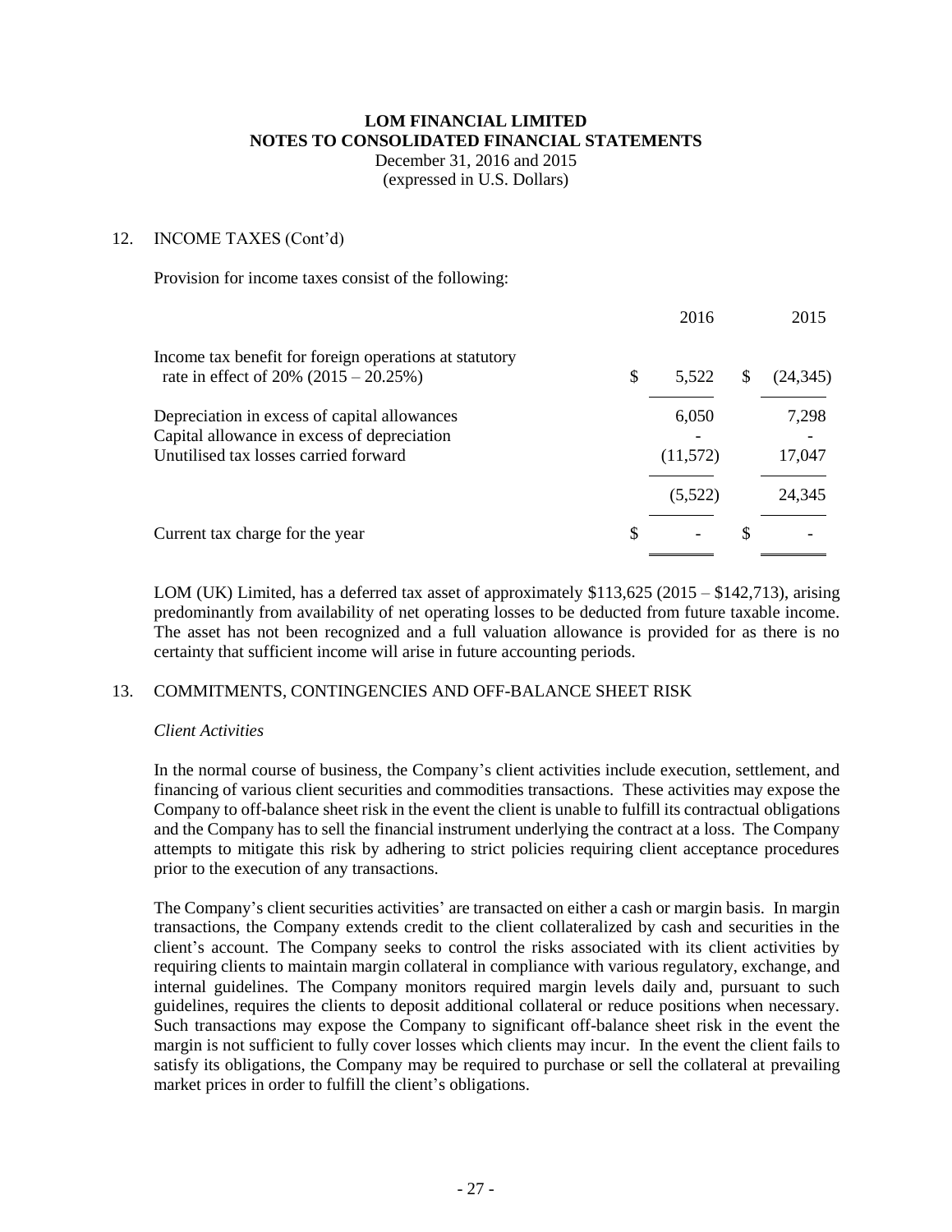# 13. COMMITMENTS, CONTINGENCIES AND OFF-BALANCE SHEET RISK (Cont'd)

#### *Client Activities (cont'd)*

The Company records client transactions on a transaction date basis, which is generally the day of the trade. The Company is therefore exposed to risk of loss on these transactions in the event of the client's or broker's inability to meet the terms of their contracts in which case the Company may have to purchase or sell financial instruments at prevailing market prices.

#### *Counterparty Risk*

In the event counterparties to the transactions do not fulfill their obligations, the Company may be exposed to significant credit risk to the extent such obligations are unsecured. The Company's policy is to monitor its market exposure and counterparty risk through the use of a variety of credit exposure reporting and control procedures.

#### *Legal Proceedings*

From time to time, the Company is involved in various legal proceedings, including arbitration proceedings, and/or regulatory inquiries that arise in the normal course of business. These matters generally relate to specific client accounts and/or transactions and may include requests for information on or from officers of the Company. In the opinion of management, the aggregate amount of any potential liability arising from such matters is not expected to have a material effect on the Company's financial position or results of operations. Management is unaware of any outstanding legal claims.

#### *Regulatory Restrictions*

The Company's business operations are strictly regulated under the laws of Bermuda and Bahamas, and other jurisdictions that the Company operates and has business relationships. Compliance with many of the regulations applicable to the Company involves a number of risks, particularly in areas where applicable regulations may be subject to interpretation. In the event of non-compliance with an applicable regulation, securities regulators may institute administrative or judicial proceedings that may result in censure, fines, civil penalties, issuance of cease-and-desist orders, deregistration or suspension of the non-compliant company. It could even lead to the suspension or disqualification of the Company officers or employees, or other adverse consequences. The imposition of such penalties or orders on the Company could in turn have a material adverse effect on the Company's operating results and financial condition.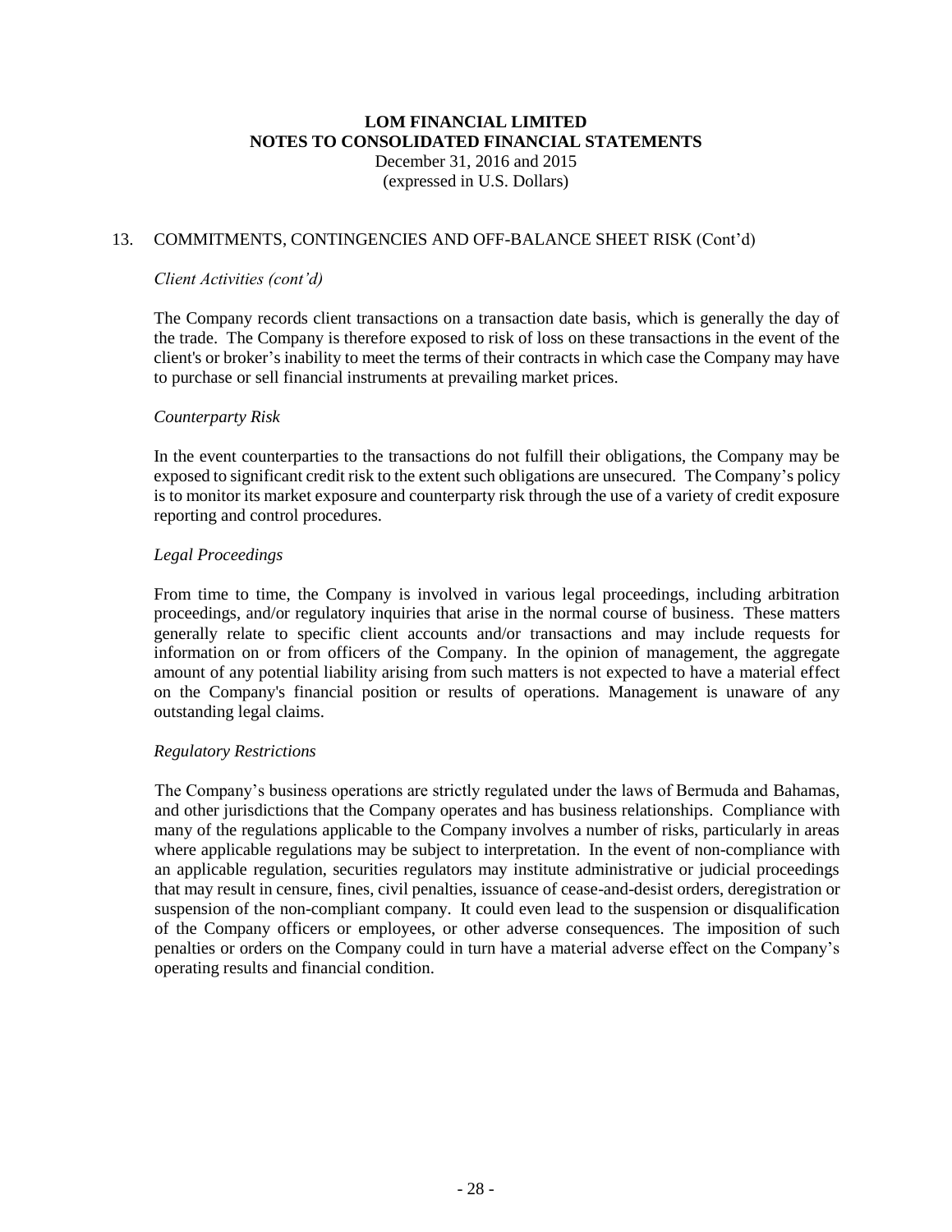(expressed in U.S. Dollars)

# 13. COMMITMENTS, CONTINGENCIES AND OFF-BALANCE SHEET RISK (Cont'd)

#### *Minimum Net Asset Requirements*

Certain subsidiaries of the Company are required to maintain a minimum net asset or regulatory capital amount to satisfy the domiciliary regulator. Those minimum amounts are as follows:

| LOM Financial (Bermuda) Limited        | 250,000 |
|----------------------------------------|---------|
| <b>LOM Asset Management Limited</b>    | 250,000 |
| Global Custody and Clearing Limited    | 250.000 |
| <b>LOM Financial (Bahamas) Limited</b> | 300,000 |

As of December 31, 2016 and 2015, the above subsidiaries met their minimum net asset and regulatory capital amount.

#### *Futures Contracts*

Futures contracts provide reduced counterparty risk to the Company since futures are exchangetraded; and the exchange's clearinghouse, as the counterparty to all exchange-traded futures, guarantees the futures against default. For futures contracts where the Company takes a short position, a gain, limited to the original fair value of the contract, or a loss, unlimited in size, will be recognized upon the termination of the futures contract. Short futures contracts represent obligations of the Company to deliver specified securities or commodities at contracted prices and thereby create a liability to repurchase the securities or commodity in the market at prevailing prices. Accordingly, these transactions involve, to varying degrees, elements of market risk, as the Company's ultimate obligation to satisfy the sale of securities sold short may exceed the amount recognized in the statement of financial condition.

#### 14. SEGMENT INFORMATION

The Company operates its business in segments which have been segregated based on products and services reflecting the way that management organizes the segments within the business for making operating decisions and assessing performance.

#### *Measurement of Segment Income and Segment Assets*

The Company evaluates each segment's performance based on its contribution to consolidated net income. The accounting policies of the reportable segments are the same as those described in the summary of significant accounting policies.

#### *Factors Management Used to Identify the Company's Reportable Segment*

Management monitors performance based on individual companies. The description of these companies is included in Note 1 to the consolidated financial statements. Intersegment revenue and expenses are allocated based on contractual terms that may not necessarily be at arm's length.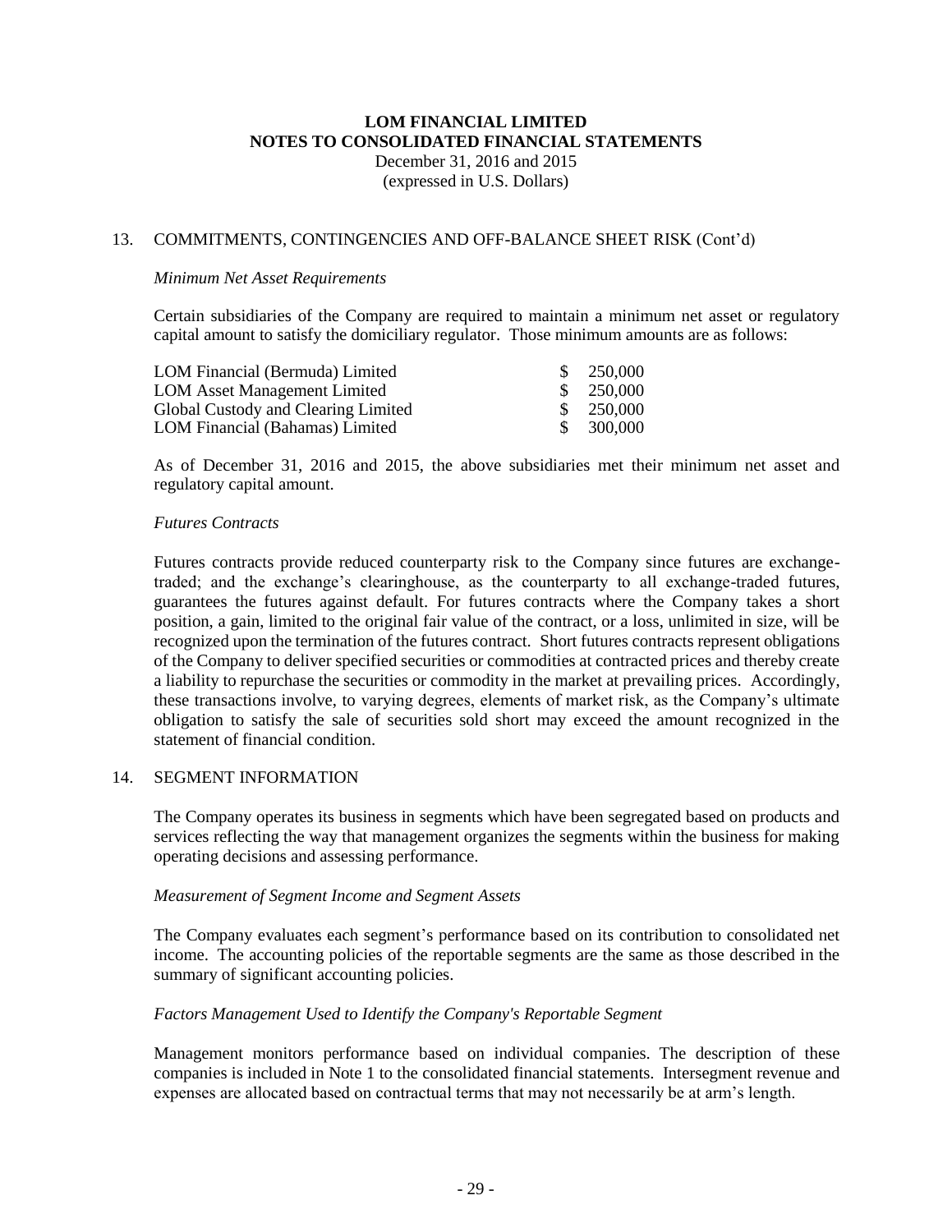December 31, 2016 and 2015 (expressed in U.S. Dollars)

#### 14. SEGMENT INFORMATION (Cont'd)

Intersegment revenue relates to recharges between LOMFL's wholly-owned subsidiaries for information technology charges, administrative expenses and rent. These are charged at estimated current market prices. Revenues from segments below the quantitative thresholds for disclosure prescribed by U.S. GAAP are attributable to three operating segments and are aggregated and included in the other operating segment. These operating segments include LOM Corporate Finance Ltd., LOM (UK) Limited and Global Admin Inc.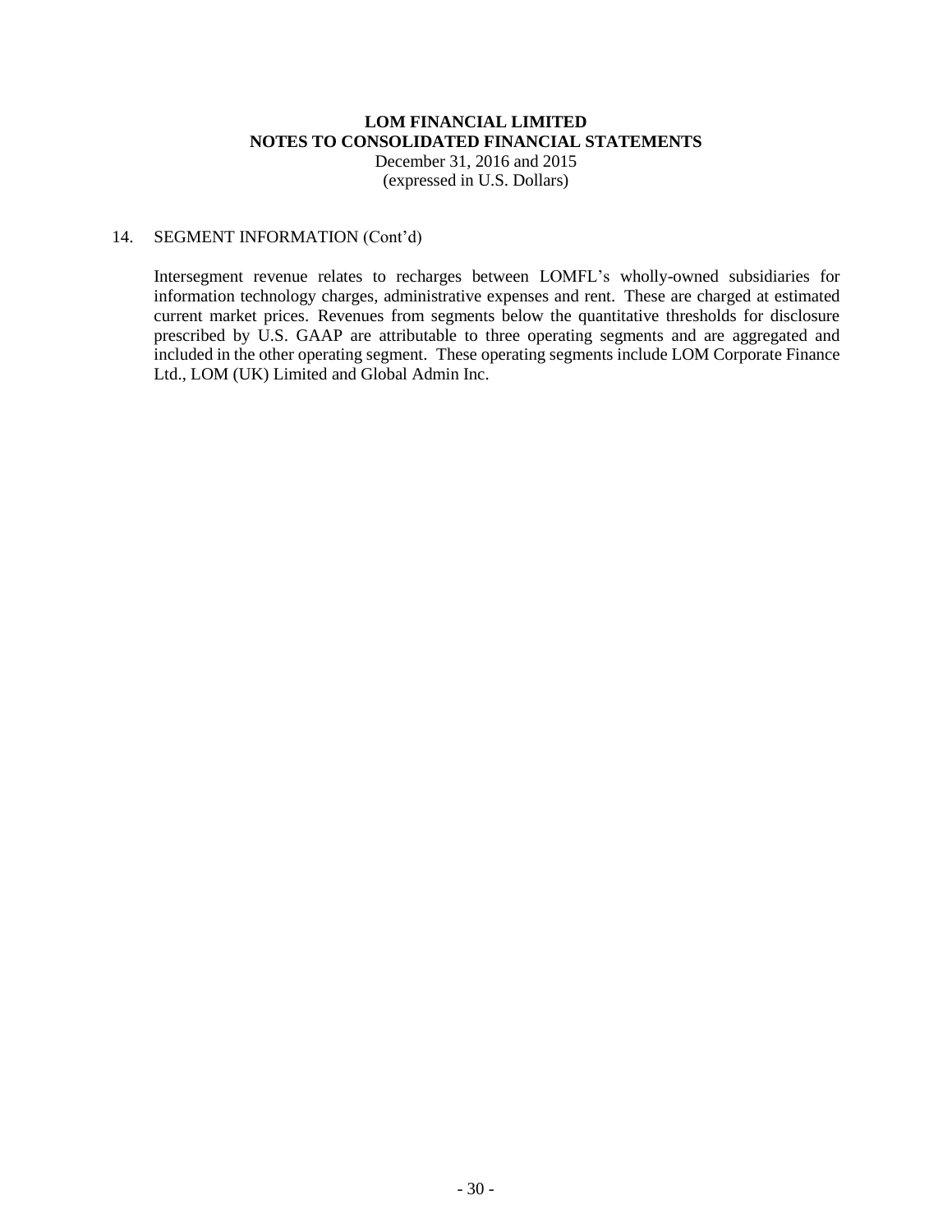(expressed in U.S. Dollars)

# 14. SEGMENT INFORMATION (Cont'd)

|                        |              | LOM                    |               | LOM                    |              |                                |               | Global              |               |                          |              |                          |               |              |                    |                 |
|------------------------|--------------|------------------------|---------------|------------------------|--------------|--------------------------------|---------------|---------------------|---------------|--------------------------|--------------|--------------------------|---------------|--------------|--------------------|-----------------|
|                        |              | Financial<br>(Bermuda) |               | Financial<br>(Bahamas) |              | <b>LOM</b> Asset<br>Management |               | Custody<br>Clearing |               | <b>LOM</b><br>Financial  |              | <b>LOM</b><br>Properties |               | Other UK/    |                    |                 |
|                        |              | Limited                |               | Limited                |              | Limited                        |               | Limited             |               | Limited                  |              | Limited                  |               | (Bermuda/    |                    |                 |
| 2016                   |              | (Bermuda)              |               | (Bahamas)              |              | (Bermuda)                      |               | (Bermuda)           |               | (Bermuda)                |              | (Bermuda)                |               | Philippines) | Eliminations       | Total           |
| Revenues from          |              |                        |               |                        |              |                                |               |                     |               |                          |              |                          |               |              |                    |                 |
| External customers     | \$           | 1,629,430              | - \$          | 1,330,280              | <sup>S</sup> | 2,439,705                      | <sup>\$</sup> | 1,547,271 \$        |               | 221,757 \$               |              | 715,920 \$               |               | $107,247$ \$ | $\sim$             | \$<br>7,991,610 |
| Intersegment revenue   |              | 294,676                |               | 91,567                 |              | $\sim$                         |               | 1,376,979           |               | $\overline{\phantom{a}}$ |              | 296,880                  |               | 523,465      | (2,583,567)        |                 |
| Total revenue          | <sup>S</sup> | 1,924,106              | -S            | 1,421,847              | S.           | 2,439,705                      | S.            | 2,924,250           | <sup>\$</sup> | 221,757                  | <sup>S</sup> | 1,012,800                | <sup>\$</sup> | 630,712      | $$ (2,583,567)$ \; | 7,991,610       |
| Depreciation           | \$           |                        | <sup>\$</sup> | 1,597 \$               |              | $\sim$                         | <sup>\$</sup> | 131,045 \$          |               | $\blacksquare$           |              | 232,349 \$               |               | 37,892 \$    |                    | \$<br>402,883   |
| Operating expenses     |              | 2,029,479              |               | 1,222,872              |              | 2,096,921                      |               | 2,846,619           |               | 322,570                  |              | 894,311                  |               | 608,647      | (2,583,567)        | 7,437,852       |
| Segment (loss) income  |              | (105, 372)             |               | 198,974                |              | 342,784                        |               | 77,631              |               | (100, 813)               |              | 118,489                  |               | 22,065       |                    | 553,758         |
| Identifiable assets    |              | 879,596                |               | 563,476                |              | 950,359                        |               | 1,444,184           |               | 20,099,810               |              | 7,201,282                |               | 467,343      | (13,951,697)       | 17,654,353      |
| Property and equipment |              |                        |               | 1,457                  |              | $\sim$                         |               | 134,852             |               | $\overline{\phantom{a}}$ |              | 7,036,338                |               | 61,204       |                    | 7,233,851       |
| Capital expenditures   |              |                        |               |                        |              | $\overline{\phantom{a}}$       |               | 43,713              |               | $\blacksquare$           |              | 144,073                  |               | 34,115       |                    | 221,901         |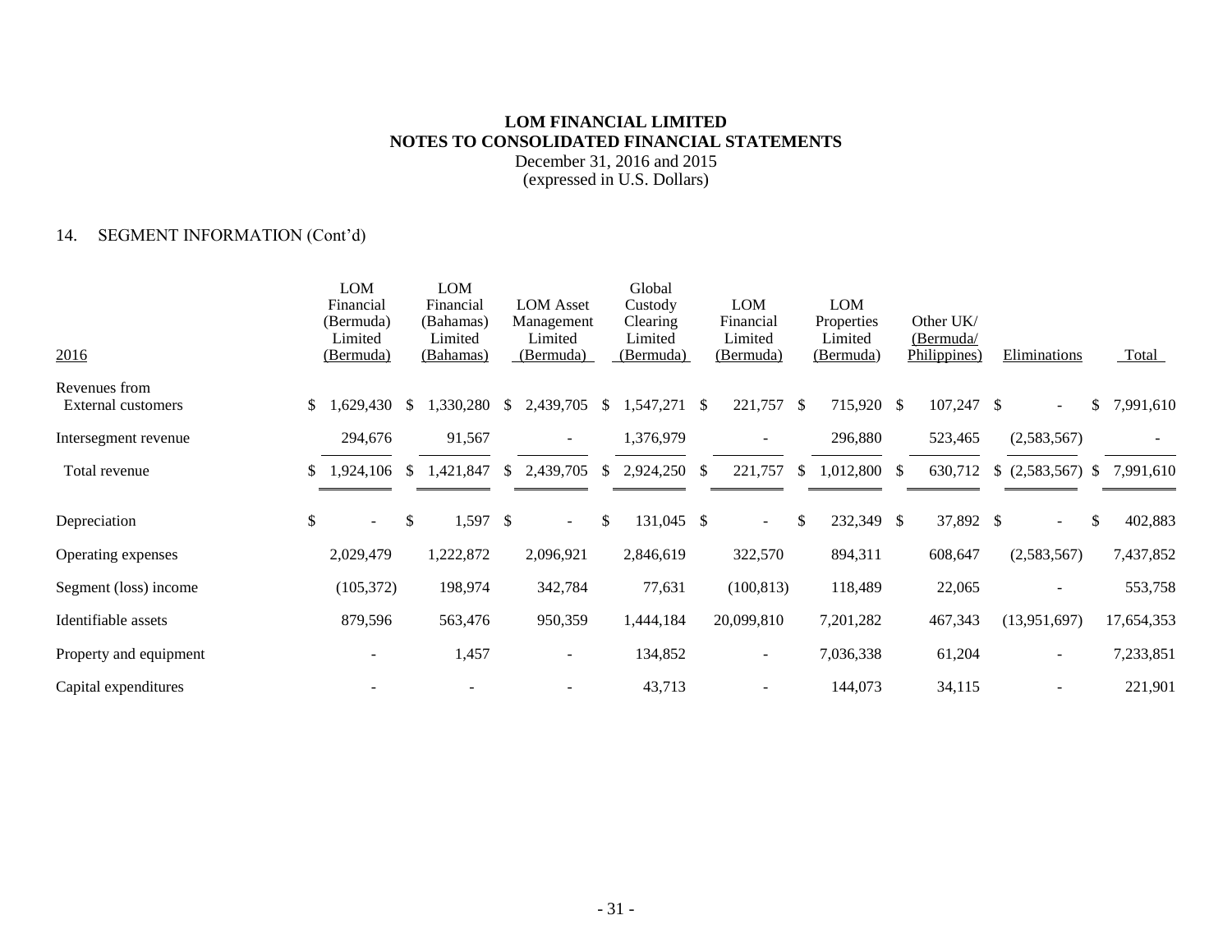December 31, 2016 and 2015 (expressed in U.S. Dollars)

# 14. SEGMENT INFORMATION (Cont'd)

|                                     |    | LOM                  |               | LOM                  |               |                          |               | Global               |              |                          |              |                      |                       |                  |                 |
|-------------------------------------|----|----------------------|---------------|----------------------|---------------|--------------------------|---------------|----------------------|--------------|--------------------------|--------------|----------------------|-----------------------|------------------|-----------------|
|                                     |    | Financial            |               | Financial            |               | <b>LOM</b> Asset         |               | Custody              |              | <b>LOM</b>               |              | LOM                  |                       |                  |                 |
|                                     |    | (Bermuda)            |               | (Bahamas)            |               | Management               |               | Clearing             |              | Financial                |              | Properties           |                       |                  |                 |
| 2015                                |    | Limited<br>(Bermuda) |               | Limited<br>(Bahamas) |               | Limited<br>(Bermuda)     |               | Limited<br>(Bermuda) |              | Limited<br>(Bermuda)     |              | Limited<br>(Bermuda) | Other<br>(UK/Bermuda) | Eliminations     | <b>Total</b>    |
|                                     |    |                      |               |                      |               |                          |               |                      |              |                          |              |                      |                       |                  |                 |
| Revenues from<br>External customers | \$ | 1,514,531            | <sup>\$</sup> | 1,391,573            | <sup>\$</sup> | 2,302,530                | <sup>S</sup>  | 1,174,792 \$         |              | 210,777 \$               |              | 715,666 \$           | 55,319 \$             | $\sim$           | \$<br>7,365,188 |
| Intersegment revenue                |    | 290,295              |               | 59,006               |               | $\sim$                   |               | 1,335,217            |              | $\sim$                   |              | 296,880              | 452,236               | (2,433,634)      | $\sim$          |
| Total revenue                       | S. | 1,804,826            | <sup>S</sup>  | 1,450,579            | S.            | 2,302,530                | <sup>S</sup>  | 2,510,009            | <sup>S</sup> | 210,777                  | <sup>S</sup> | 1,012,546 \$         | 507,555               | $(2,433,634)$ \$ | 7,365,188       |
| Depreciation                        | \$ | $\sim$ .             | <sup>\$</sup> | $1,593$ \$           |               | $\sim$                   | <sup>\$</sup> | 128,255 \$           |              | $\sim$                   |              | 246,742 \$           | 36,801 \$             | $\overline{a}$   | \$<br>413,391   |
|                                     |    |                      |               |                      |               |                          |               |                      |              |                          |              |                      |                       |                  |                 |
| Operating expenses                  |    | 1,983,125            |               | 1,256,589            |               | 1,968,897                |               | 2,692,721            |              | 215,405                  |              | 925,298              | 615,259               | (2,433,634)      | 7,223,660       |
| Segment (loss) income               |    | (178, 299)           |               | 193,990              |               | 333,633                  |               | (182, 712)           |              | (4,628)                  |              | 87,248               | (107,704)             |                  | 141,528         |
| Identifiable assets                 |    | 682,166              |               | 549,052              |               | 827,606                  |               | 1,415,614            |              | 19,494,674               |              | 7,383,825            | 518,700               | (13,676,275)     | 17,195,362      |
| Property and equipment              |    |                      |               | 3,054                |               | $\overline{\phantom{a}}$ |               | 222,184              |              | $\overline{\phantom{a}}$ |              | 7,124,614            | 64,981                |                  | 7,414,833       |
| Capital expenditures                |    |                      |               |                      |               |                          |               | 18,932               |              |                          |              | 1,355                | 6,628                 |                  | 26,915          |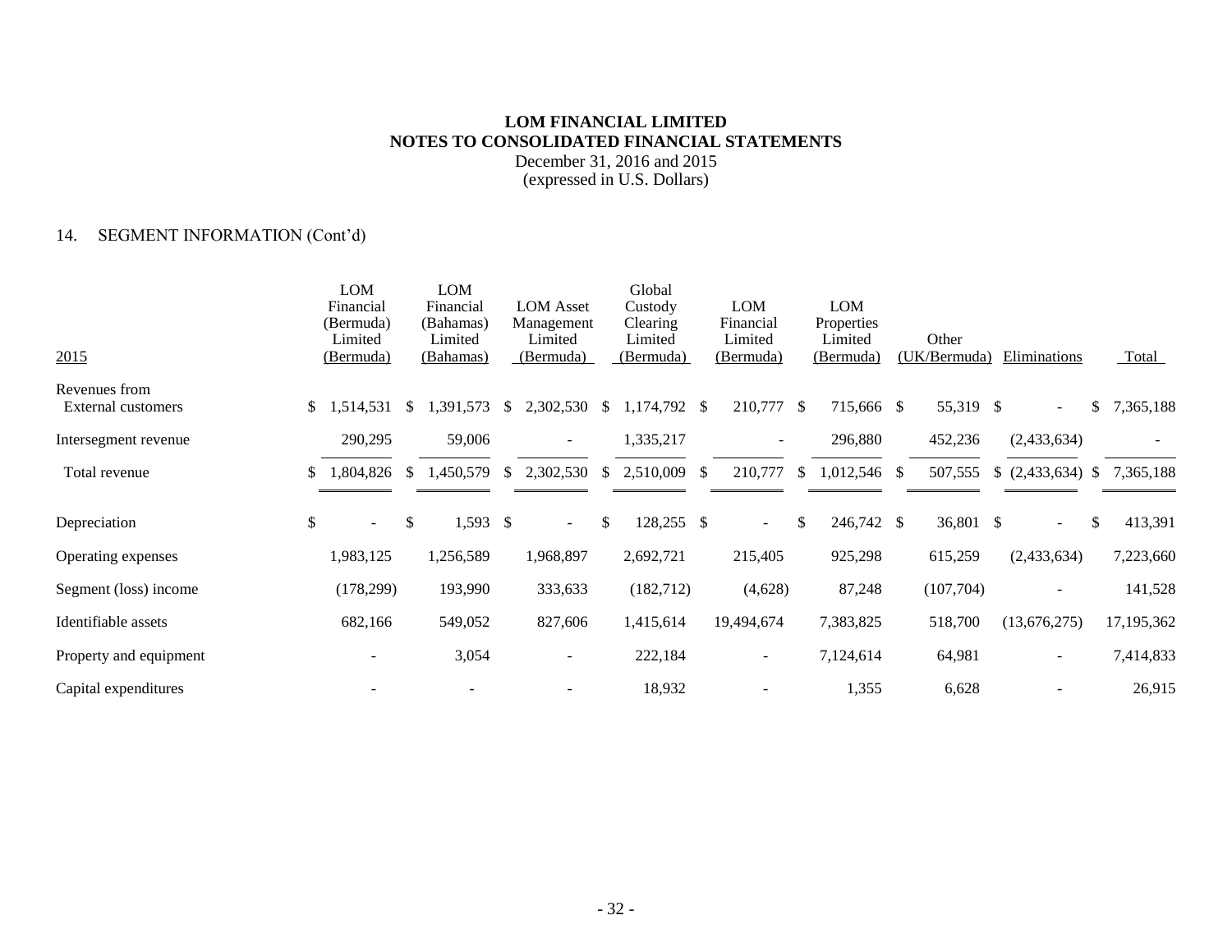December 31, 2016 and 2015 (expressed in U.S. Dollars)

#### 14. SEGMENT INFORMATION (Cont'd)

*Geographic Split*

| 2016                                                          | Bermuda                  | <b>Bahamas</b><br>UK.  |                         | Philippines                    | Total                    |
|---------------------------------------------------------------|--------------------------|------------------------|-------------------------|--------------------------------|--------------------------|
| Revenues from external<br>customers<br>Property and equipment | \$6,661,040<br>7,171,190 | \$1,330,280<br>1.457   | <sup>\$</sup><br>34,730 | <sup>\$</sup><br>290<br>26,474 | \$7,991,610<br>7,233,851 |
| 2015                                                          |                          | Bermuda                | <b>Bahamas</b>          | UK.                            | Total                    |
| Revenues from external customers<br>Property and equipment    |                          | 5,973,336<br>7,346,798 | \$1,391,573<br>3.054    | \$<br>279<br>64,981            | \$7,365,188<br>7,414,833 |

Geographic split is disclosed by location of business.

#### 15. SUBSEQUENT EVENTS

In preparing the financial statements, management has evaluated subsequent events through April 21, 2017, which is the date these financial statements were available to be issued. LOM Properties Limited has made an offer of \$1.8m USD to purchase a building in Old Fort Bay, Nassau, Bahamas. The offer has been accepted however this is subject to contract and approval of the Bahamas Investment Board.